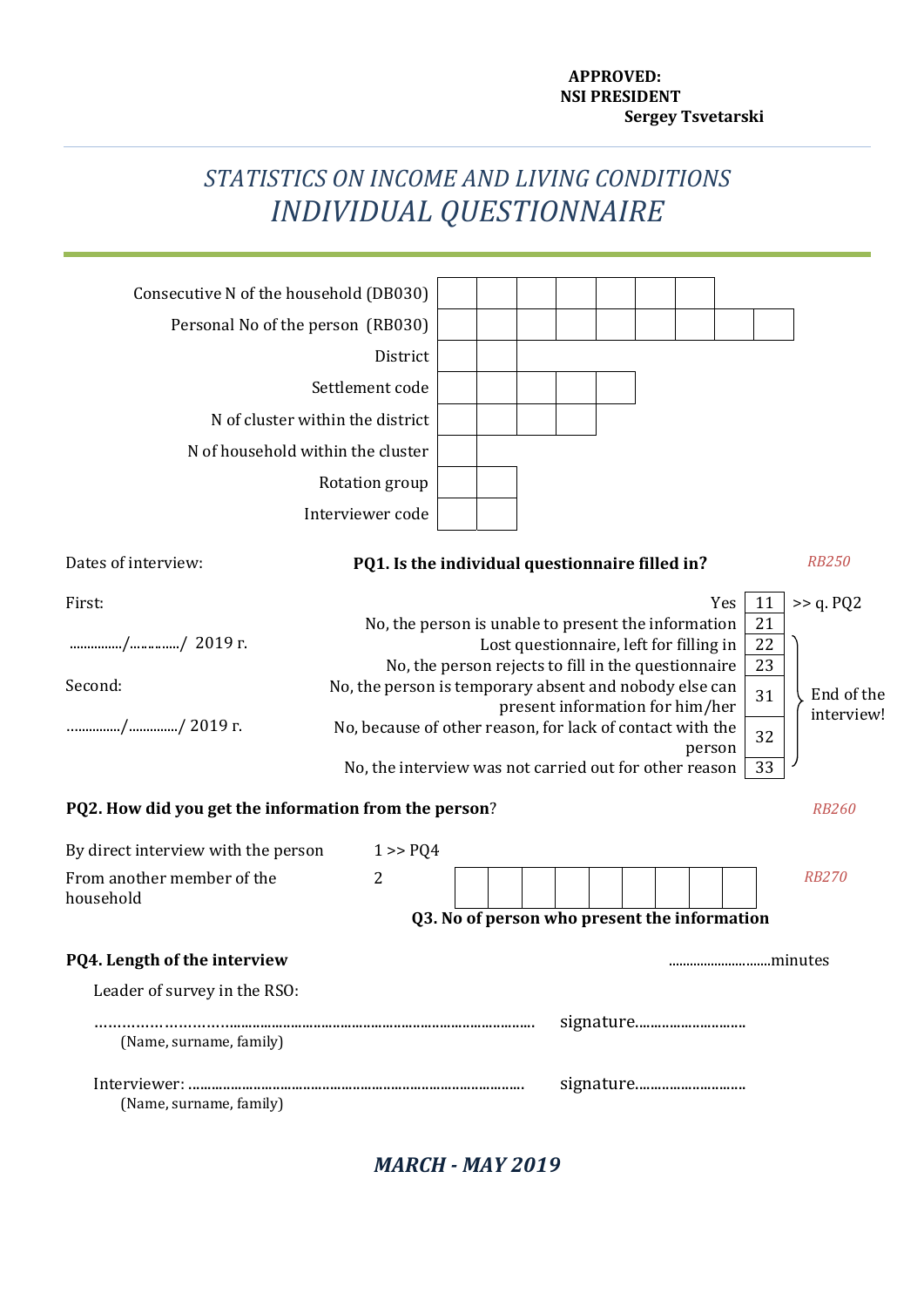| P1. During the last week, did you do any paid work (in cash or in kind)                                           |                |            |       |
|-------------------------------------------------------------------------------------------------------------------|----------------|------------|-------|
| for at least one hour?                                                                                            |                |            | PL035 |
| Answer "Yes" is filled in also for persons who have a paid job (or business) from which they are temporary absent |                |            |       |
| (due to illness, maternity leave, bad weather or other reason) and to which they will return after some time.     |                |            |       |
| 1<br>Yes                                                                                                          |                |            |       |
| 2<br>N <sub>0</sub>                                                                                               |                |            |       |
|                                                                                                                   |                |            |       |
| P2. Considering your everyday activities, do consider yourself mainly as?                                         |                |            | PL031 |
| Employee working full-time                                                                                        | 1              | $>>q$ . P8 |       |
| Employee working part-time                                                                                        | $\overline{2}$ | $>>q$ . P8 |       |
| Self-employed working full-time, incl. family worker                                                              | 3              | $>>q$ . P8 |       |
| Self-employed working part-time, incl. family worker                                                              | $\overline{4}$ | $>>q$ . P8 |       |
| Unemployed                                                                                                        | 5              |            |       |
| Pupil, student, further training, unpaid work experience                                                          | 6              |            |       |
| Retire or given up business                                                                                       | 7              |            |       |
| Incapable to work due to disability                                                                               | 8              |            |       |
| Fulfilling domestic tasks                                                                                         | 9              |            |       |
| Other inactive person                                                                                             | 10             |            |       |

## **P3. Did you do anything to find a job during last 4 weeks?** *PL020*

## **P4. For each of the listed alternatives answer "Yes" or "No" depending on**

| whether you have used it during the last 4 weeks:                                   | Yes | N <sub>0</sub> |
|-------------------------------------------------------------------------------------|-----|----------------|
| P4.1. Contacted a public or private employment agency                               |     |                |
| P4.2. Applied directly to employers                                                 |     |                |
| P4.3. Asked friends, relatives, unions, etc.                                        |     |                |
| P4.4. Through advertisements in newspapers, journals or Internet                    |     | າ              |
| P4.5. Looked for land, premises or equipment necessary to start own business        |     |                |
| P4.6. Applied for permit, patent, license, or credit in order to start own business |     | າ              |
| P <sub>4.7</sub> . Other                                                            |     |                |

Interviewer! After answering this question go to q. P6

## **P5. Which is the MAIN reason you are not looking for a job?**

|    | Already found a job and will start in the forthcoming months   |
|----|----------------------------------------------------------------|
| 2  | Expecting to start a job after forced unpaid leave             |
| 3  | Expecting a proposal for a job from a public employment agency |
| 4  | Expecting a result from a competition for a job                |
| 5  | Expecting the active season to start                           |
| 6  | Illness/disability                                             |
| 7  | <b>Family obligations</b>                                      |
| 8  | Student (incl. qualification courses)                          |
| 9  | Pensioner                                                      |
| 10 | Do not believe that I will find a job                          |
| 11 | Expecting proposal for a job from abroad                       |
| 12 | Other reason                                                   |
|    |                                                                |

## **P6. In case you find a suitable job (or were able to start own business),**

**would you be able to start work immediately, within 2 weeks?** *PL025*

| Yes |  |
|-----|--|
| N٥  |  |

Yes 1 No  $\boxed{2}$  >>q. P5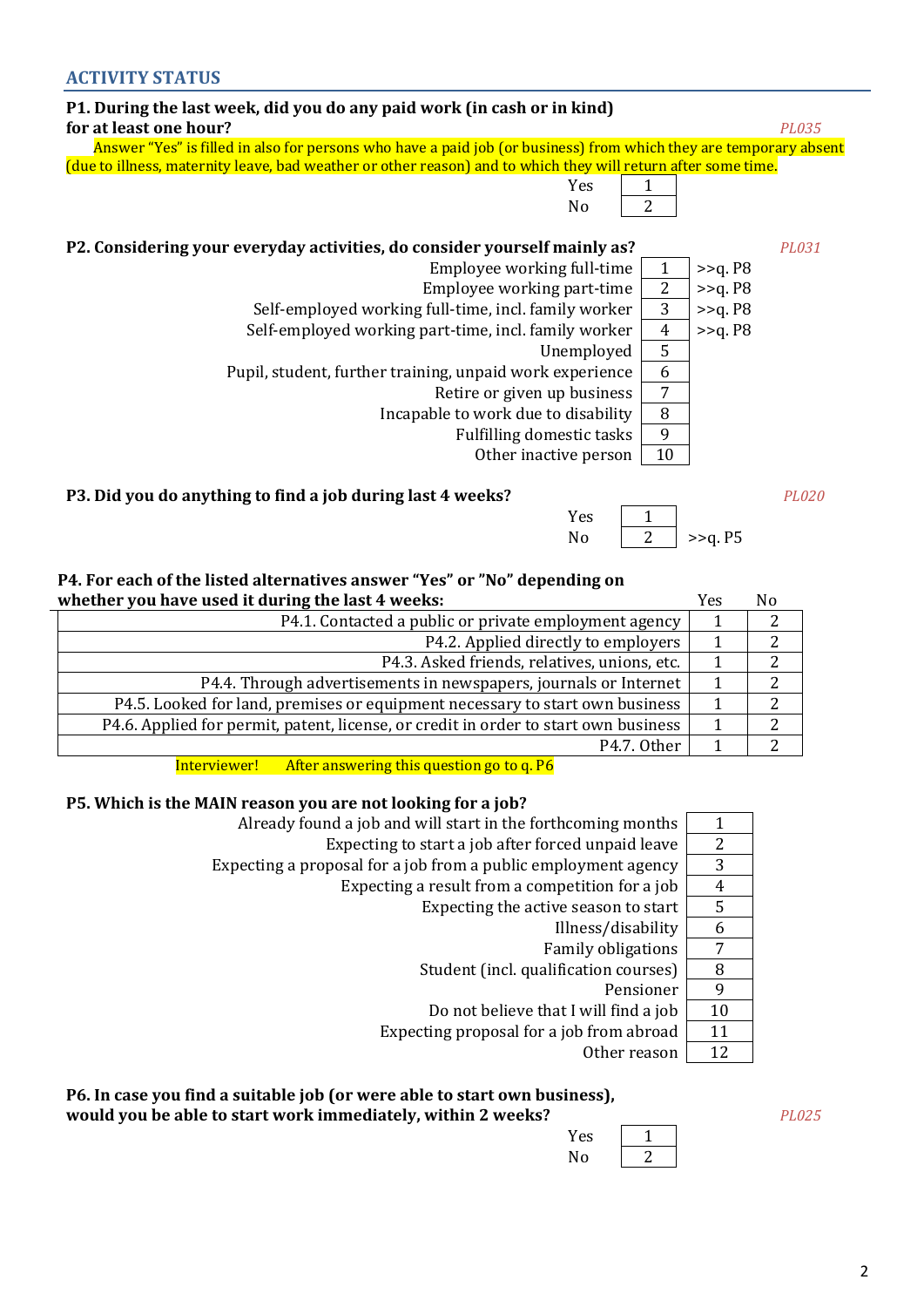|                                                                                                                                                                                                                                                                                                                             | Yes<br>1<br>$\overline{2}$<br>N <sub>o</sub><br>$>>B$ . $P25$                                      |
|-----------------------------------------------------------------------------------------------------------------------------------------------------------------------------------------------------------------------------------------------------------------------------------------------------------------------------|----------------------------------------------------------------------------------------------------|
| P8. What is your occupation in your job?<br>What was your occupation in your last job? - The persons who<br>do not work at this time, please indicate your occupation in your last job                                                                                                                                      | PL051<br>ISCO-2011                                                                                 |
| P9. Industry                                                                                                                                                                                                                                                                                                                | PL111<br><b>NACE - 2008</b>                                                                        |
| P10. Since when do you work at this job?<br>For persons who do not work at this moment,<br>Year<br>When was the last time they had a job?                                                                                                                                                                                   | Month<br>                                                                                          |
| P11. In your last job you were?<br>Self-employed with employees<br>Self-employed who work in his/her own business without employees,<br>professional practice, craft, etc.<br>Employee in a private/public enterprise, business, organization<br>Working without pay at a household member's company, enterprise or farm    | PL040<br>$\gt$ q. P13a<br>1<br>2<br>$\gg$ q. P13a<br>3<br>>> q. P12<br>$\gg$ q. P13a<br>4          |
| P12. What kind of contract do/did you have with your employer?                                                                                                                                                                                                                                                              | PL140<br>Permanent<br>1<br>$\overline{c}$<br>Temporary<br>3<br>Working without<br>written contract |
| P13. Do/Did you have managerial functions on this job?<br>(Manages/supervises work of other people, has influence on the amount of salary<br>or promotes regardless if he/she occupies a managerial positions or not)<br>P13a. Interviewer: If the respondent has indicated 1 or 2 on question P2, then go to question P14, | PL150<br>Yes<br>1<br>2<br>No                                                                       |

**P7. Have you ever had a job?** *PL015*

 If the respondent has indicated 3 or 4 on question P2, then go to question Р15, Otherwise go to question P23.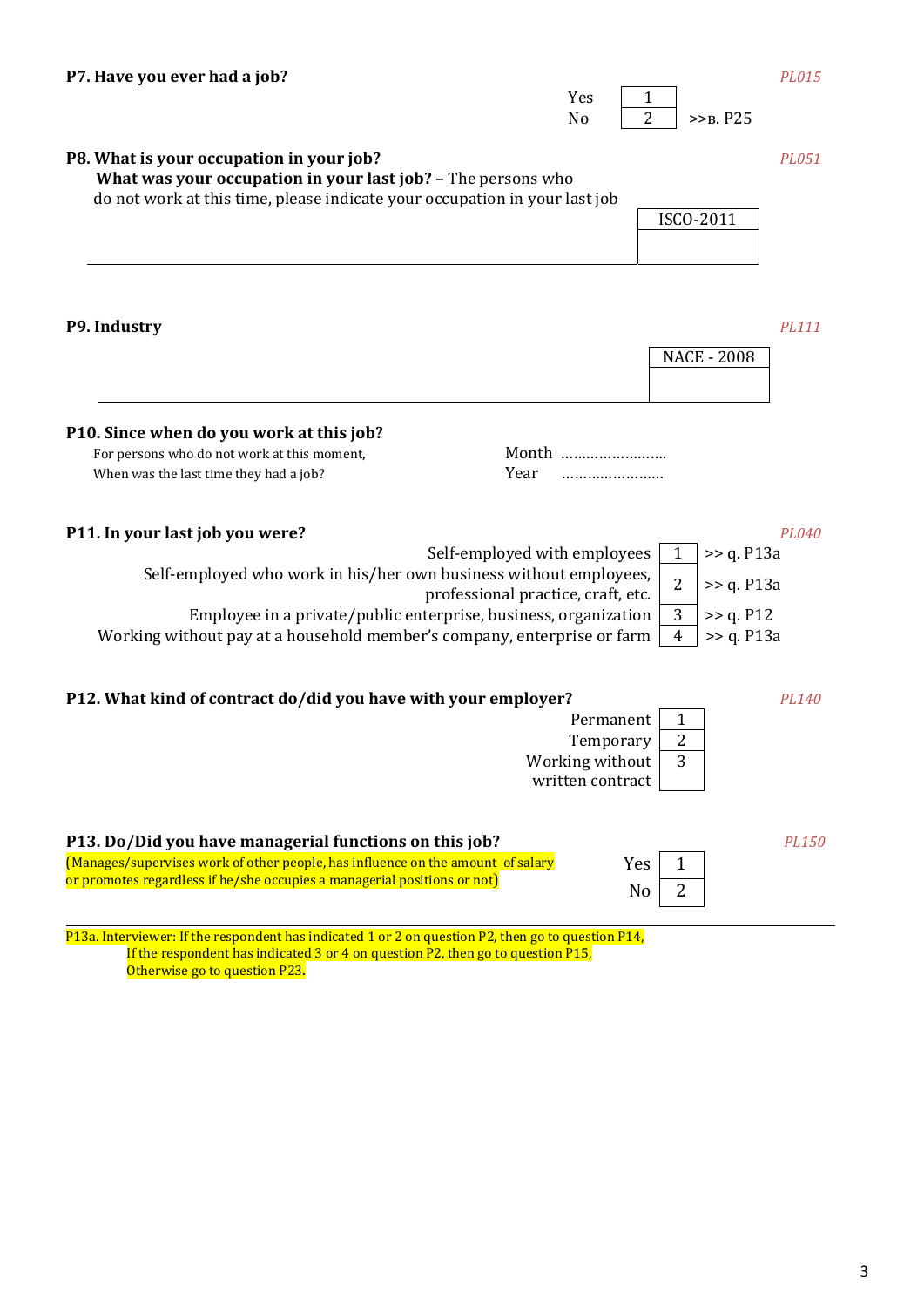| P14. How much are you paid for this job?<br>(including payments for overtime)<br>Only persons who are employed at the time of the interview - answer 1 or 2 on q.P2                                                | <b>PY200</b>                                                                                                                                                          |
|--------------------------------------------------------------------------------------------------------------------------------------------------------------------------------------------------------------------|-----------------------------------------------------------------------------------------------------------------------------------------------------------------------|
| 14.1.1. Net income                                                                                                                                                                                                 |                                                                                                                                                                       |
| 14.1.2. Indicate the source of income:<br>Cash benefit related to temporary incapacity to work<br>Cash benefit for pregnancy and childbirth                                                                        | Salary<br>$\mathbf{1}$<br>$\overline{c}$<br>3                                                                                                                         |
| 14.1.3. Do you pay tax?                                                                                                                                                                                            | 14.1.5. What is the income you are socially secured on?                                                                                                               |
| Yes<br>$\mathbf{1}$<br>$\overline{2}$<br>No                                                                                                                                                                        | <b>BGN</b><br>minimum insurance income<br>1                                                                                                                           |
| 14.1.4. Do you pay social security<br>contributions?                                                                                                                                                               | 14.1.6. At whose expense are the social security<br>contributions?                                                                                                    |
| Yes, both for pension and healthcare<br>$\mathbf{1}$<br>$\sqrt{2}$<br>Yes, for pension only<br>3<br>Yes, for healthcare only<br>$\overline{4}$<br>I do not pay social security contributions<br>5<br>Does not know | $\mathbf{1}$<br>Personal and employer's<br>$\sqrt{2}$<br>Personal only<br>3<br>Employer's only<br>Does not know<br>$\overline{4}$<br>>> q. P15<br>>> q. P15           |
| P15. What is the size (number of employees) of the company,<br>Enterprise, organization, etc. you are working for?<br>(In case there are branches, indicate the size of the<br>unit where you are working!)        | PL130<br>Exact number of 1 to 10<br>$11 - 19$<br>11<br>$20 - 49$<br>12<br>50 and more<br>13<br>Don't know but less than 11<br>14<br>15<br>Don't know but more than 10 |
| P16. How many hours per week do you usually work in your job?<br>(For employed include also overtime)                                                                                                              | PL060<br>Hours                                                                                                                                                        |
| P17. Have you changed your activity status during the last 12 months?<br>(change of contract with the same employer or change of employer)                                                                         | PL160<br>Yes<br>$\geq$ q. P17a<br>$\mathbf{1}$<br>>> q. P19<br>No<br>2                                                                                                |
| P17a. Please indicate the month and the year when the most recent change took place!                                                                                                                               |                                                                                                                                                                       |

Month …………………….

Year ……………………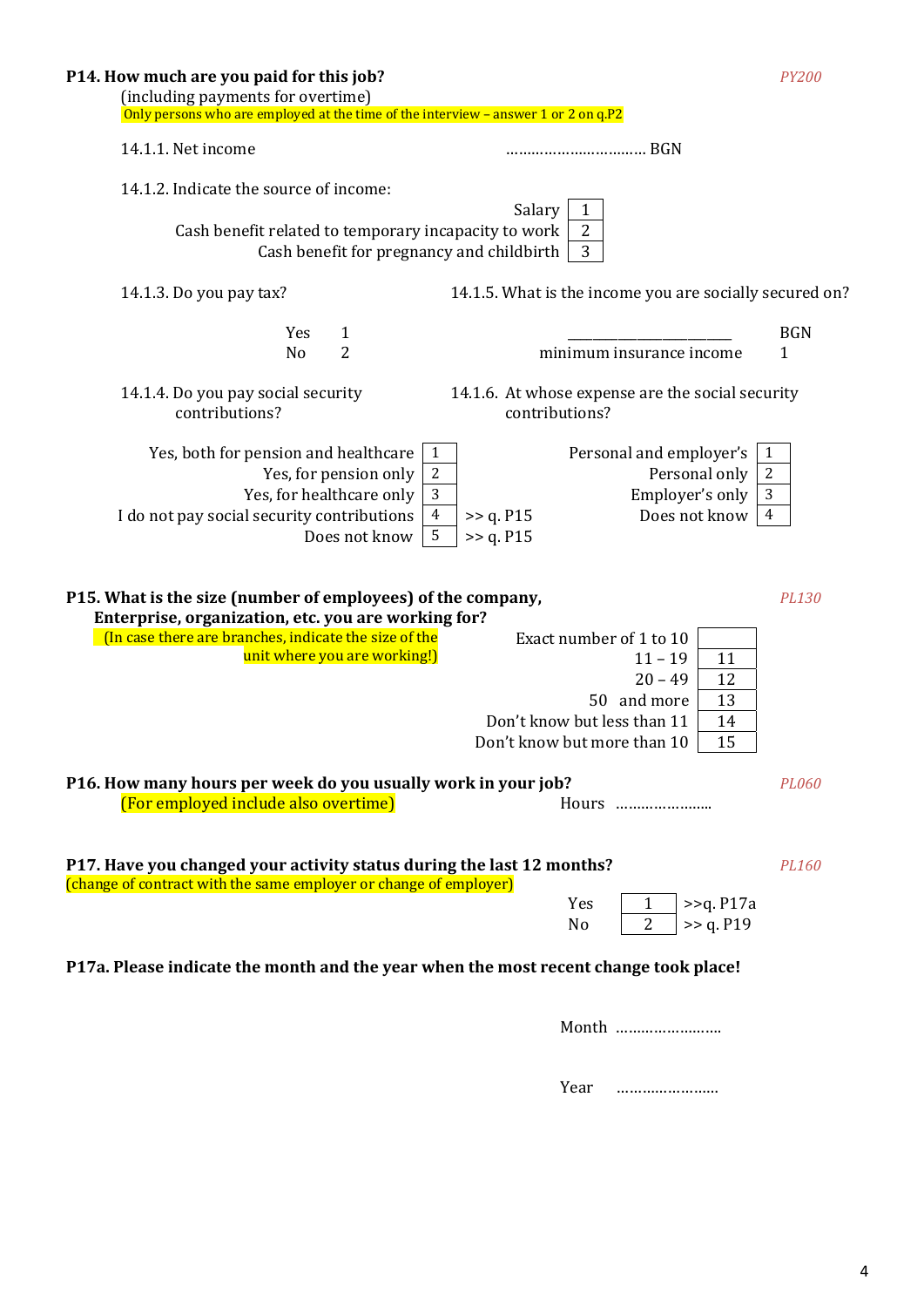## **P18. What was the MAIN reason for you to change your previous job?** *PL170*

| To take up better job                                                              |                |
|------------------------------------------------------------------------------------|----------------|
| Termination of temporary/seasonal job                                              | $\overline{2}$ |
| Obliged to stop by the employer (bankruptcy, reduction of staff, early retirement, | 3              |
| dismissal, other)                                                                  |                |
| Sale or enclosure of own/family business                                           | 4              |
| Child care and care for other household member                                     | 5              |
| Marriage or moving to another area because of change in the job, including that of |                |
| the spouse/partner                                                                 | b              |
| Other reason (What?)                                                               | 7              |

## **P19. Do you have more than one (second, third, etc.) job at the moment?**

| Yes |           |
|-----|-----------|
| No  | >> q. P21 |

**P20. How many hours weekly do you usually work in all** *PL100* **your additional jobs?** Hours ---------------

**P21. Interviewer!** In case the hours shown in q. P16 and q. P20 are less than 30 – mark 1, in all other cases – mark 2

Usual weekly working time less than 30 hours  $\vert 1 \vert$ Usual weekly working time 30 hours and more  $\boxed{2}$  >> q. P23

**P22. What is the MAIN reason to work less than 30 hours per week?** *PL120*

| Education or training                                               |   |
|---------------------------------------------------------------------|---|
| Personal illness or disability                                      | 2 |
| Want to work more hours but cannot find a job(s) or work more hours | 3 |
| Do not want to work more hours                                      | 4 |
| Number of hours in all job(s) is considered as full-time            | 5 |
| Family reasons (child care or care for another household member)    | b |
| Other reason                                                        | ∍ |
|                                                                     |   |
|                                                                     |   |

**P23. At what age did you start your first job?** *PL190* 

……………. years old

**Р24. How many years have you worked in total?** *PL200*

…………………….. years

5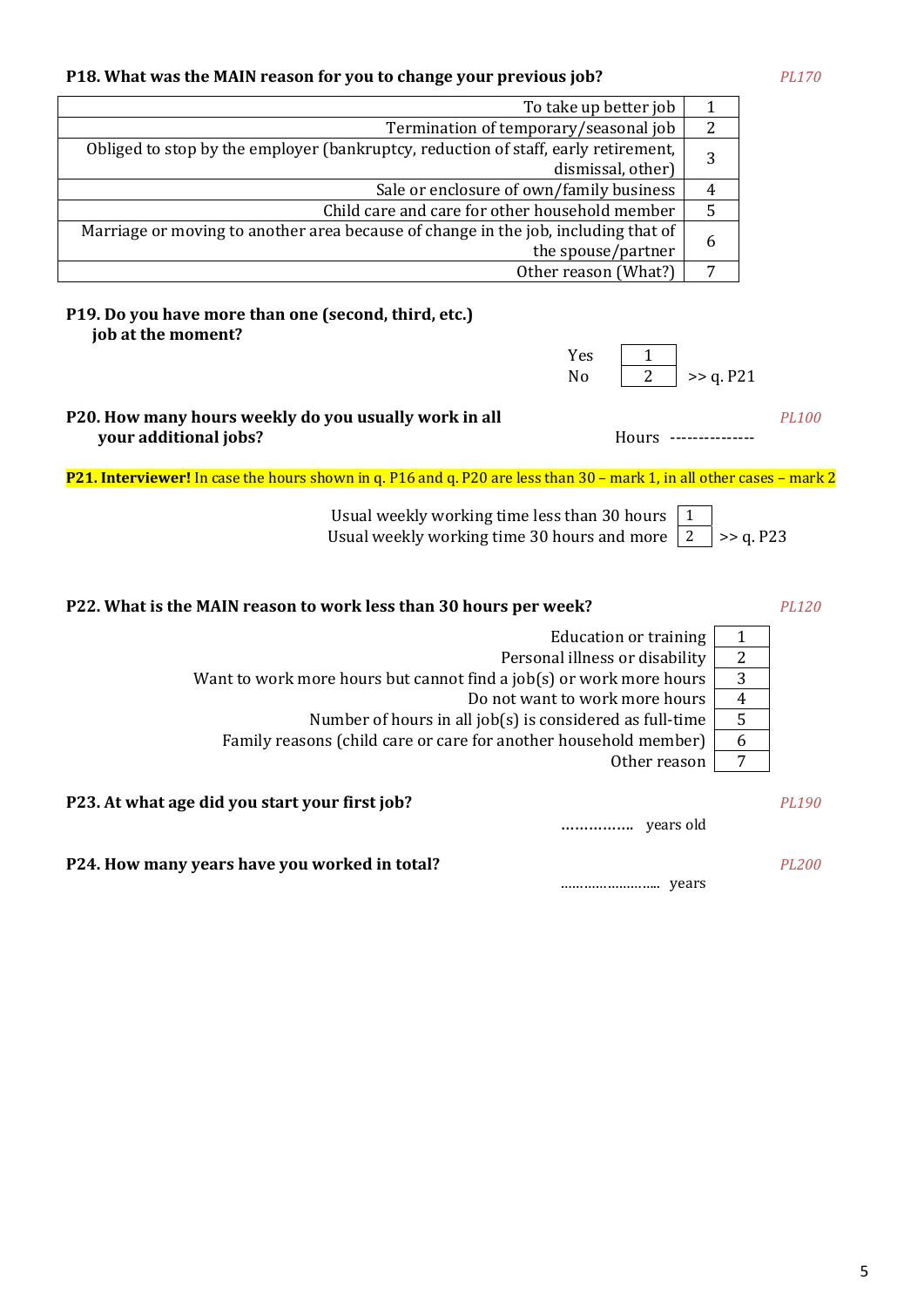## **P25. Please remember what was your main activity during each month**

Interviewer! Code 9 is indicated for mothers who receive maternity allowance from their last job –340 BGN or benefit for bringing up a child younger than 1 year (100 BGN)

| Month             | Full-<br>time | Employed<br>Part-<br>time | Full-<br>time  | Self-employed<br>Part-<br>time | Unemp<br>loyed | Stude<br>nt | Pension<br>er  | Perma<br>nently<br>disable<br>d | Paid<br>maternity<br>leave | Domes<br>tic<br>tasks | Other<br>inactive<br>person |
|-------------------|---------------|---------------------------|----------------|--------------------------------|----------------|-------------|----------------|---------------------------------|----------------------------|-----------------------|-----------------------------|
| January 2018      | $\mathbf{1}$  | $\overline{2}$            | 3              | $\overline{4}$                 | 5              | 6           | $\overline{7}$ | 8                               | 9                          | 10                    | 11                          |
| February<br>2018  | $\mathbf{1}$  | $\overline{2}$            | 3              | $\overline{4}$                 | 5              | 6           | 7              | 8                               | 9                          | 10                    | 11                          |
| March 2018        | $\mathbf{1}$  | $\overline{2}$            | 3              | $\overline{4}$                 | 5              | 6           | $\overline{7}$ | 8                               | 9                          | 10                    | 11                          |
| April 2018        | $\mathbf{1}$  | $\overline{2}$            | 3              | $\overline{4}$                 | 5              | 6           | 7              | 8                               | 9                          | 10                    | 11                          |
| May 2018          | $\mathbf{1}$  | $\overline{2}$            | $\overline{3}$ | $\overline{4}$                 | $\overline{5}$ | 6           | $\overline{7}$ | 8                               | 9                          | 10                    | 11                          |
| <b>June 2018</b>  | $\mathbf{1}$  | $\overline{2}$            | 3              | $\overline{4}$                 | 5              | 6           | 7              | 8                               | 9                          | 10                    | 11                          |
| <b>July 2018</b>  | $\mathbf{1}$  | $\overline{2}$            | $\overline{3}$ | $\overline{4}$                 | $\overline{5}$ | 6           | 7              | 8                               | 9                          | 10                    | 11                          |
| August 2018       | $\mathbf{1}$  | $\overline{2}$            | 3              | $\overline{4}$                 | 5              | 6           | $\overline{7}$ | 8                               | 9                          | 10                    | 11                          |
| September<br>2018 | $\mathbf{1}$  | $\overline{2}$            | 3              | $\overline{4}$                 | 5              | 6           | 7              | 8                               | 9                          | 10                    | 11                          |
| October 2018      | $\mathbf{1}$  | $\overline{2}$            | 3              | $\overline{4}$                 | 5              | 6           | 7              | 8                               | 9                          | 10                    | 11                          |
| November<br>2018  | $\mathbf{1}$  | $\overline{2}$            | 3              | $\overline{4}$                 | 5              | 6           | 7              | 8                               | 9                          | 10                    | 11                          |
| December<br>2018  | $\mathbf{1}$  | $\overline{2}$            | 3              | $\overline{4}$                 | 5              | 6           | $\overline{7}$ | 8                               | 9                          | 10                    | 11                          |
| January 2019      | $\mathbf{1}$  | $\overline{2}$            | 3              | $\overline{4}$                 | 5              | 6           | 7              | 8                               | 9                          | 10                    | 11                          |
| February<br>2019  | $\mathbf{1}$  | $\overline{2}$            | 3              | $\overline{4}$                 | 5              | 6           | 7              | 8                               | 9                          | 10                    | 11                          |
| <b>March 2019</b> | $\mathbf{1}$  | $\overline{2}$            | 3              | $\overline{4}$                 | 5              | 6           | 7              | $\, 8$                          | 9                          | 10                    | 11                          |
| April 2019        | $\mathbf{1}$  | $\overline{2}$            | 3              | $\overline{4}$                 | 5              | 6           | $\overline{7}$ | 8                               | 9                          | 10                    | 11                          |
| May 2019          | $\mathbf{1}$  | $\overline{2}$            | 3              | 4                              | 5              | 6           | 7              | 8                               | 9                          | 10                    | 11                          |

#### **P26. Have you changed your activity status during last 12 months?**

| Yes |           |
|-----|-----------|
| N٥  | >> q. P28 |

## **P27. What is the most recent change in your activity status?** *PL180*

Employed  $>$  Unemployed 1 Pensioner  $>$  Employed 7 Employed >> Pensioner  $\begin{array}{|c|c|c|c|c|}\n\hline\n2 & \text{Pensioner} > \text{Unemployed} & \hline\n8 & \text{Pensioner} \end{array}$ Employed >> Other inactive  $\begin{vmatrix} 3 \end{vmatrix}$  Pensioner >> Other inactive  $\begin{vmatrix} 9 \end{vmatrix}$ 

Unemployed  $>$  Employed  $\begin{vmatrix} 4 & 1 \end{vmatrix}$  Other inactive  $>$  Employed 10 Unemployed  $\ge$  Pensioner  $\vert 5 \vert$  Other inactive  $\ge$  Unemployed  $\vert 11 \vert$ 

Unemployed  $>0$  Other inactive  $\begin{vmatrix} 6 \end{vmatrix}$  Other inactive  $>$  Pensioner 12

#### **INCOME OF EMPLOYEES FOR 2018**

**P28. In 2018 did you receive any income from salary, wages or other source as an employee of a public or a private employer?**

(no matter your job was permanent, temporary or random or you worked with no written contract)

| Yes |           |
|-----|-----------|
|     | >> q. P43 |

**P29. How many employers did you have during 2018?** 

| One)        |  |
|-------------|--|
| Two or more |  |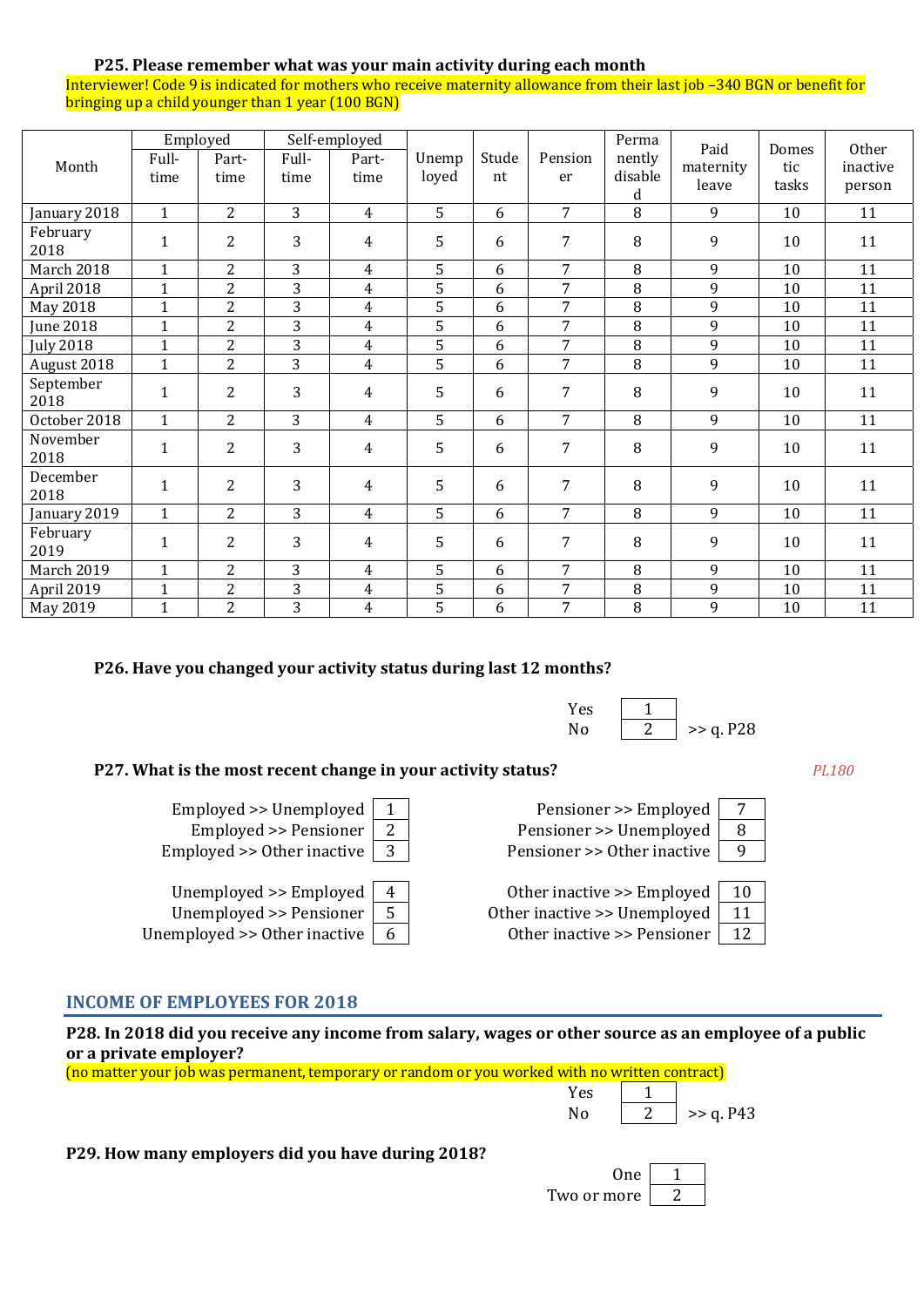| What kind of contract did you have with any of them?<br>(indicate each true answer!)                                                                                                                                         | P30. Please remember all the employers you have worked for during 2018.                                                                                                                                                                                                                                                                                                                              |              |
|------------------------------------------------------------------------------------------------------------------------------------------------------------------------------------------------------------------------------|------------------------------------------------------------------------------------------------------------------------------------------------------------------------------------------------------------------------------------------------------------------------------------------------------------------------------------------------------------------------------------------------------|--------------|
|                                                                                                                                                                                                                              | Labour agreement<br>1<br>>> q. P31                                                                                                                                                                                                                                                                                                                                                                   |              |
|                                                                                                                                                                                                                              | $\overline{2}$<br>Official contract<br>>> q. P31                                                                                                                                                                                                                                                                                                                                                     |              |
|                                                                                                                                                                                                                              | 3<br>Civil contract/for a fee<br>>> q. P43.1                                                                                                                                                                                                                                                                                                                                                         |              |
|                                                                                                                                                                                                                              | Contract for management and control<br>>> q. P43.2<br>$\overline{4}$                                                                                                                                                                                                                                                                                                                                 |              |
|                                                                                                                                                                                                                              | 5<br>>> q. P43.3<br>No written contract                                                                                                                                                                                                                                                                                                                                                              |              |
| jobs?                                                                                                                                                                                                                        | P31. Do you know the annual amount you have received as an income for 2018 for each one of your                                                                                                                                                                                                                                                                                                      |              |
|                                                                                                                                                                                                                              | >> q. P32<br>Yes<br>1<br>$\overline{2}$<br>>> q. P33<br>N <sub>o</sub>                                                                                                                                                                                                                                                                                                                               |              |
| First job on labour/official agreement                                                                                                                                                                                       | P32. If you know, please indicate separately the total amount you received for each job!                                                                                                                                                                                                                                                                                                             | <b>PY010</b> |
| 32.1.1. Net income                                                                                                                                                                                                           |                                                                                                                                                                                                                                                                                                                                                                                                      |              |
| 32.1.2. Did you pay tax income?                                                                                                                                                                                              | Yes<br>1                                                                                                                                                                                                                                                                                                                                                                                             | HY140        |
| 32.1.3. Did you pay social security contributions?<br>32.1.4. What is the income you were socially secured on?<br>32.1.5. At whose expense are the social security contributions?<br>Second job on labour/official agreement | $\overline{2}$<br>No<br>Yes, both for pension and health care<br>$\mathbf{1}$<br>$\sqrt{2}$<br>Yes, for pension only<br>3<br>Yes, for health care only<br>$\overline{4}$<br>I do not pay social security contributions<br>$>>$ q. P32.2.1 or<br>5<br>Does not know<br>q. P34<br>annual amount<br><br>Personal and employer's<br>1<br>Personal only<br>2<br>3<br>Employer's only<br>Does not know   4 |              |
| 32.2.1. Net income                                                                                                                                                                                                           | annual amount                                                                                                                                                                                                                                                                                                                                                                                        | <b>PY010</b> |
| 32.2.2. Did you pay tax income?                                                                                                                                                                                              | Yes<br>1<br>$\overline{2}$<br>No                                                                                                                                                                                                                                                                                                                                                                     | <i>HY140</i> |
| 32.2.3. Did you pay social security contributions?                                                                                                                                                                           | Yes, both for pension and health care<br>1<br>$\overline{2}$<br>Yes, for pension only<br>3<br>Yes, for health care only<br>$\overline{4}$<br>I do not pay social security contributions<br>>> q. P34<br>$\overline{5}$<br>Does not know                                                                                                                                                              |              |
| 32.2.4. What is the income you were socially secured on?                                                                                                                                                                     | annual amount                                                                                                                                                                                                                                                                                                                                                                                        |              |
| 32.2.5. At whose expense are the social security contributions?                                                                                                                                                              | Personal and employer's<br>1<br>$\overline{2}$<br>Personal only<br>3<br>Employer's only<br>Does not know<br>$\overline{4}$                                                                                                                                                                                                                                                                           |              |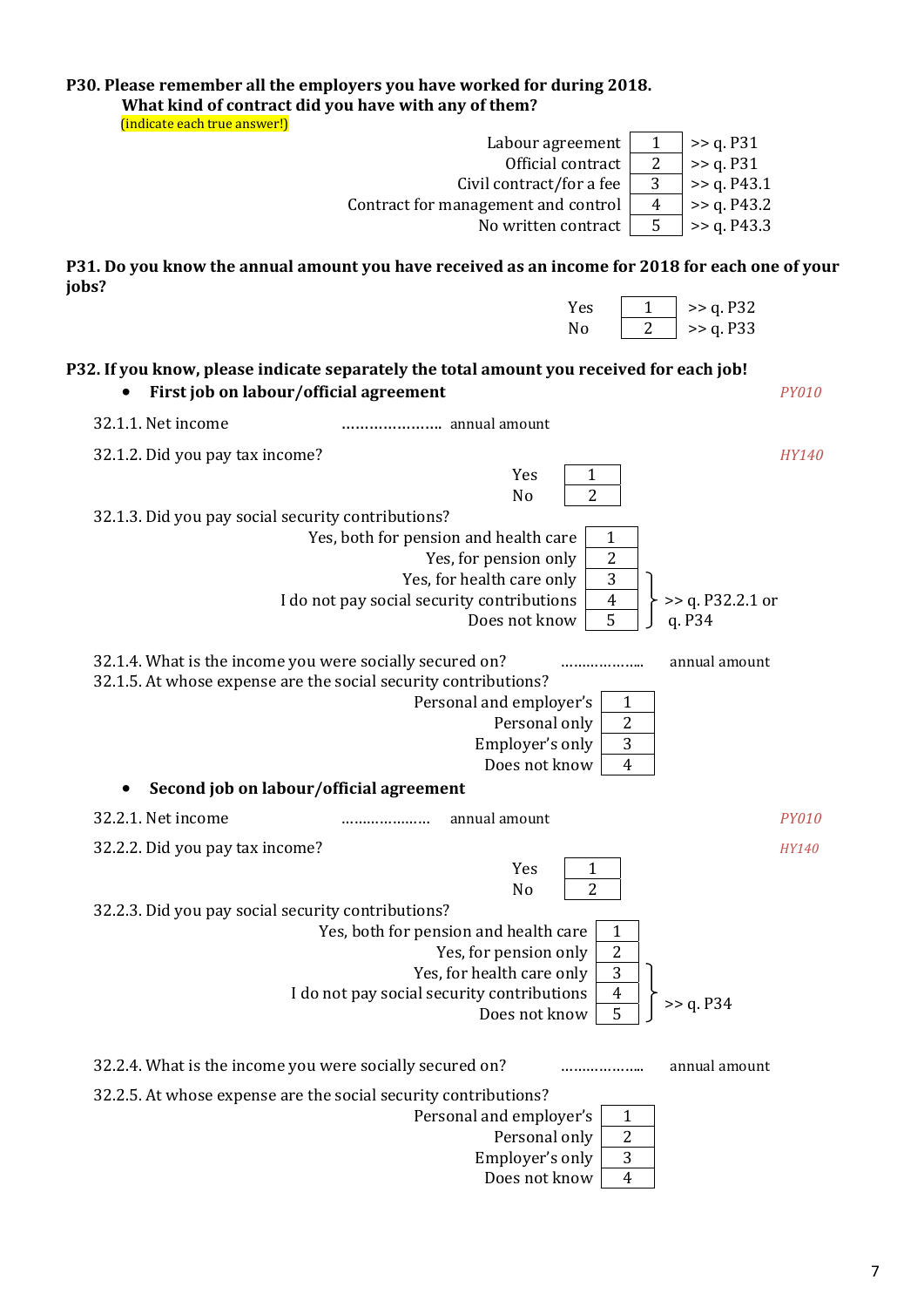**P33. If you cannot indicate the annual amount received from salary during 2018 could you please indicate the monthly income you were receiving for each one of your jobs?** 

| First job on labour/official agreement                                             |              |
|------------------------------------------------------------------------------------|--------------|
| 33.1.1. Period for which you were paid<br>33.1.2. number                           |              |
| Weekly<br>$\mathbf{1}$                                                             |              |
| Monthly<br>$\overline{2}$                                                          |              |
| 33.1.3. Net income<br><b>BGN</b><br>                                               | <b>PY010</b> |
| 33.1.4. Did you pay tax income?                                                    | HY140        |
| Yes<br>1                                                                           |              |
| 2<br>No                                                                            |              |
| 33.1.5. Did you pay social security contributions?                                 |              |
| Yes, both for pension and health care<br>$\mathbf{1}$                              |              |
| $\overline{2}$<br>Yes, for pension only                                            |              |
| $\mathbf{3}$<br>Yes, for health care only                                          |              |
| I do not pay social security contributions<br>$>>$ q. P33.2.1 or<br>$\overline{4}$ |              |
| 5<br>Does not know<br>q. P34                                                       |              |
| 33.1.6. What is the income you were socially secured on?                           | <b>BGN</b>   |
| minimum insurance income                                                           | $\mathbf{1}$ |
| 33.1.7. At whose expense are the social security contributions?                    |              |
| Personal and employer's<br>$\mathbf{1}$                                            |              |
| $\overline{2}$<br>Personal only                                                    |              |
| Employer's only<br>$\sqrt{3}$                                                      |              |
| Does not know<br>$\overline{4}$                                                    |              |
| Second job on labour/official agreement                                            |              |
| 33.2.1. Period for which you were paid<br>33.2.2.number                            |              |
| Weekly<br>1                                                                        |              |
| Monthly<br>2                                                                       |              |
| 33.2.3. Net income<br><b>BGN</b>                                                   | <b>PY010</b> |
| 33.2.4. Did you pay tax income?                                                    | HY140        |
| Yes<br>1                                                                           |              |
| $\overline{2}$<br>No                                                               |              |
| 33.2.5. Did you pay social security contributions?                                 |              |
| Yes, both for pension and health care<br>1                                         |              |
| $\overline{2}$<br>Yes, for pension only                                            |              |
| Yes, for health care only<br>3                                                     |              |
| I do not pay social security contributions<br>$\overline{4}$                       |              |
| >> q. P34<br>5<br>Does not know                                                    |              |
|                                                                                    |              |
| 33.2.6. What is the income you were socially secured on?                           | <b>BGN</b>   |
| minimum insurance income                                                           | 1            |
| 33.2.7. At whose expense are the social security contributions?                    |              |
| Personal and employer's<br>1                                                       |              |
| Personal only<br>2                                                                 |              |
| 3<br>Employer's only                                                               |              |
| Does not know<br>4                                                                 |              |
|                                                                                    |              |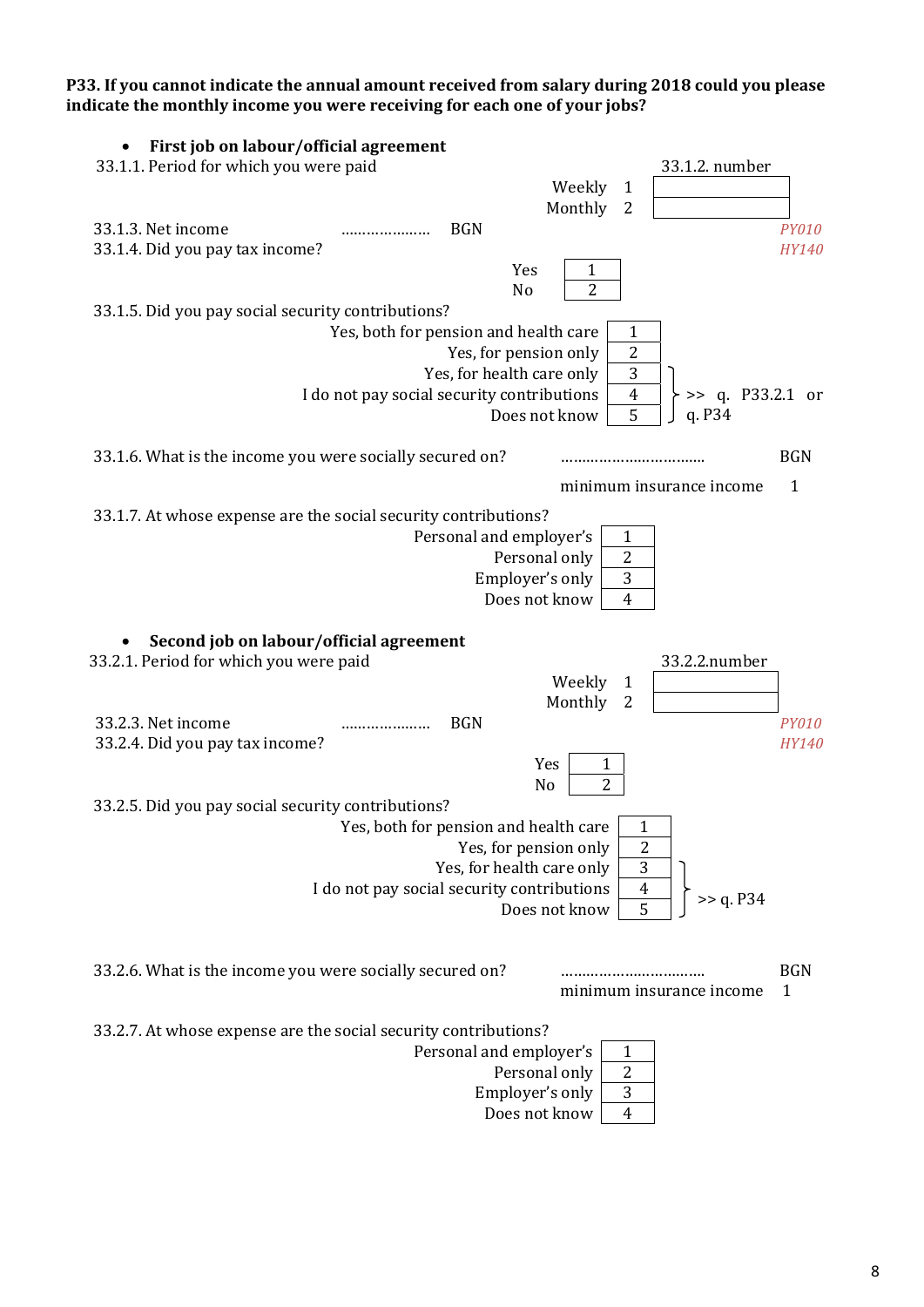## **P34. Were you paid any of the listed additional cash payments in 2018?**

|                                              | Yes | No | Annual amount |
|----------------------------------------------|-----|----|---------------|
| P34.1. Supplement for overtime               |     |    |               |
| P34.2. Bonuses (for Easter, Christmas, etc.) |     |    |               |
| P34.3. Stock options                         |     | ົ  |               |
| P34.4. Dividends (share of profits)          |     | າ  |               |
| P34.5. Commissions                           |     |    |               |
| P34.6. Tips                                  |     |    |               |
| P34.7. Other payments                        |     | ົ  |               |

## **P35. Are these additional payments included in the pointed by you net amounts (q. P32 or q. P33)?**

Yes, they are included  $\begin{vmatrix} 1 \\ 1 \end{vmatrix}$ No, they are not included  $\vert$  2

## **Р36. Did you get from your employer free or at reduced price any of the listed goods** *PY020* **or services in 2018:**

|                                                                                               | Yes, free | Yes, at<br>reduced<br>price | No. | Number<br>of<br>months | Monthly<br>amount |
|-----------------------------------------------------------------------------------------------|-----------|-----------------------------|-----|------------------------|-------------------|
| P36.1. Vouchers for foodstuffs and other goods and services                                   |           |                             | 3   |                        |                   |
| P36.2. Luncheon vouchers                                                                      |           |                             | 3   |                        |                   |
| P36.3. Telephone (including mobile)                                                           |           |                             | 3   |                        |                   |
| P36.4. Service transport or season transport ticket                                           |           |                             | 3   |                        |                   |
| P36.5. reimbursement or payment of rent benefits                                              |           | າ                           | 3   |                        |                   |
| P36.6. Reimbursement or payment of housing-related<br>expenses for electricity, gas and water |           |                             | 3   |                        |                   |
| P36.7. Goods and services produced/provided by the<br>employer                                |           |                             | 3   |                        |                   |
| P36.8. Other goods and services                                                               |           | າ                           | 3   |                        |                   |

Interviewer! In column "Monthly amount" the equivalent market price in BGN of the good or service is filled in. The average monthly amount of the paid by the employer costs is filled in on the corresponding line for every answer "Yes" (1 or 2).

**P37. Working as an employee in 2018 (regardless the type of the contract you had), did you have at your disposal a car (including for your personal needs) provided by the company or firm you were working for?** *PY021* 

|                                                                                       |  | Yes |                                                  |
|---------------------------------------------------------------------------------------|--|-----|--------------------------------------------------|
|                                                                                       |  | No  | 2<br>>> q. P43                                   |
| P38. Could you specify what kind of car you were                                      |  |     |                                                  |
| using most of the time?                                                               |  |     | Brand                                            |
|                                                                                       |  |     | Model                                            |
| P39. How many months in total during 2018 did you<br>use this (or other similar) car? |  |     | Number of months                                 |
| P40. How many km do you make average per month?                                       |  |     | $Km$                                             |
| P41. Did you have limit of expenditure on fuel?                                       |  |     |                                                  |
| <b>Yes</b>                                                                            |  |     | Please indicate the average monthly limit in BGN |
| No.                                                                                   |  |     |                                                  |
|                                                                                       |  |     |                                                  |

**Р42. Did your employer pay insurance and/or repairs of the car?** 

| ule car : |  |
|-----------|--|
| Yes       |  |
| No        |  |
|           |  |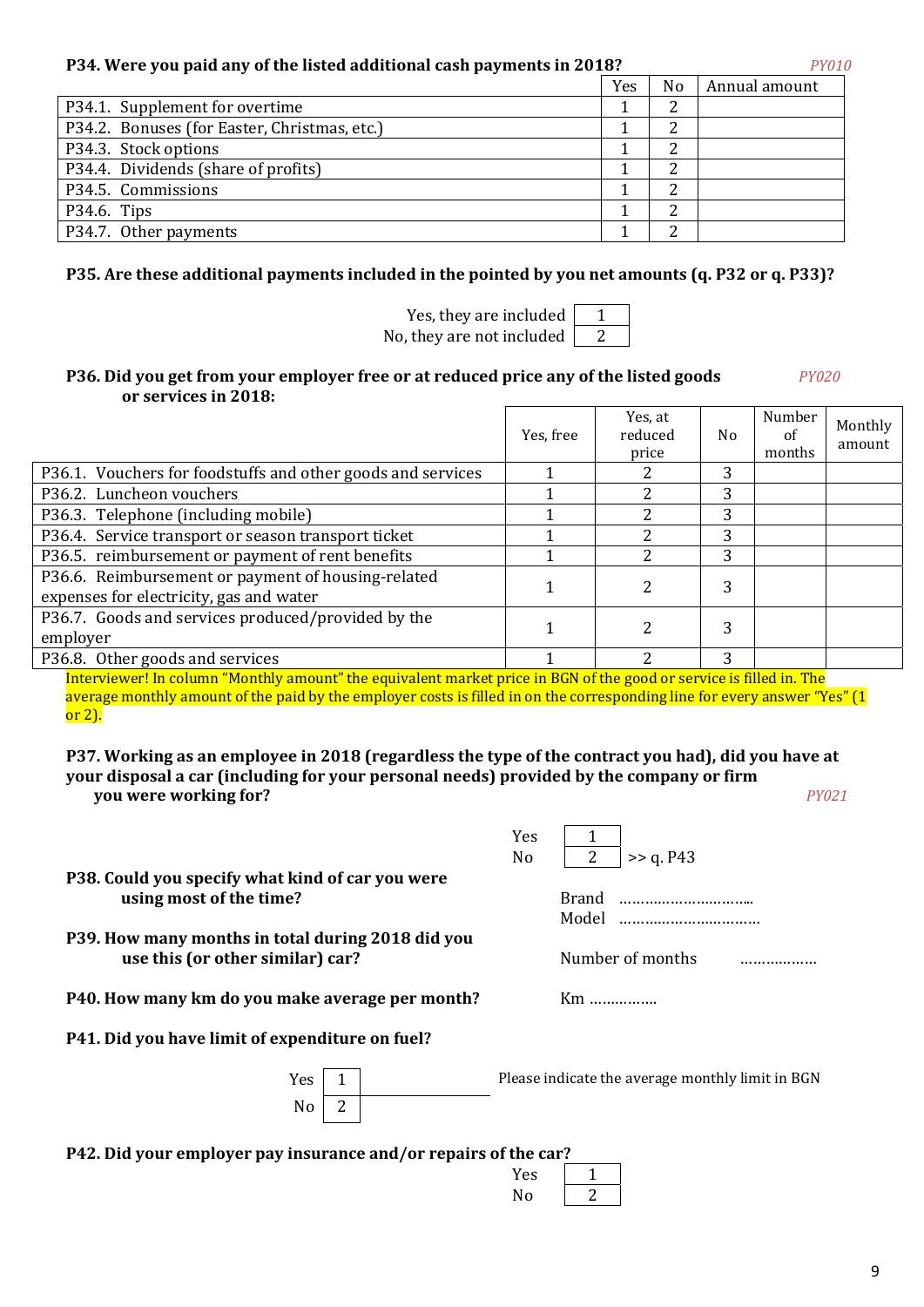## P43. During 2018 did you receive income from: **P43.1. Civil contract, work for fee, etc.**

|                                                                                                            | Yes<br>$\mathbf{1}$<br>$\overline{2}$           |               |
|------------------------------------------------------------------------------------------------------------|-------------------------------------------------|---------------|
|                                                                                                            | N <sub>o</sub><br>>> q. P43.2                   | PY010G        |
| 43.1.2. Tax<br>annual amount                                                                               |                                                 | <b>HY140</b>  |
| 43.1.3. Social contributions<br>annual amount                                                              |                                                 | <i>HY140</i>  |
| 43.1.4. Net income                                                                                         |                                                 | PY010N        |
| 43.1.5. Net income is obtained by:                                                                         |                                                 |               |
| Paid taxes and social contributions                                                                        | 1                                               |               |
| Paid social contributions                                                                                  | 2<br>Paid taxes<br>3                            |               |
|                                                                                                            | Does not know<br>$\overline{4}$                 |               |
| Gross is equal to net                                                                                      | 5                                               |               |
| P43.2. Participation in management and supervisory bodies of companies/firms<br>(board of directors, etc.) |                                                 |               |
|                                                                                                            | Yes<br>$\mathbf{1}$                             |               |
|                                                                                                            | $\overline{2}$<br>N <sub>o</sub><br>>> q. P43.3 |               |
| annual amount                                                                                              |                                                 | <b>HY090G</b> |
| 43.2.2. Tax                                                                                                |                                                 | <b>HY140</b>  |
| 43.2.3. Social contributions<br>annual amount                                                              |                                                 | <b>HY140</b>  |
| 43.2.4. Net income                                                                                         |                                                 | <b>HY090N</b> |
| 43.2.5. Net income is obtained by:                                                                         |                                                 |               |
| Paid taxes and social contributions                                                                        | $\mathbf{1}$                                    |               |
| Paid social contributions                                                                                  | 2<br>Paid taxes<br>3                            |               |
|                                                                                                            | Does not know<br>$\overline{4}$                 |               |
|                                                                                                            | 5<br>Gross is equal to net                      |               |
| P43.3. Work as an employee with no written contract                                                        |                                                 |               |
|                                                                                                            | Yes<br>1                                        |               |
| 43.3.1. Net income                                                                                         | $\overline{2}$<br>>> q. P44<br>No               | <b>PY010G</b> |
| 43.3.2. Did you pay tax income?                                                                            |                                                 |               |
| Yes<br>1                                                                                                   | Please specify the<br>amount                    |               |
| $\overline{2}$<br>No                                                                                       | >> B. P51                                       |               |
| 43.3.3. Did you pay social security contributions?                                                         |                                                 |               |
| Yes, both for pension and health care                                                                      | 1                                               |               |
| Yes, for pension only<br>Yes, for health care only                                                         | $\overline{c}$<br>$\overline{3}$                |               |
| I do not pay social security contributions                                                                 | $\boldsymbol{4}$<br>>> q. P44                   |               |
| Does not know                                                                                              | 5                                               |               |

43.3.4. What is the income you were socially secured on? ………..……………… annual amount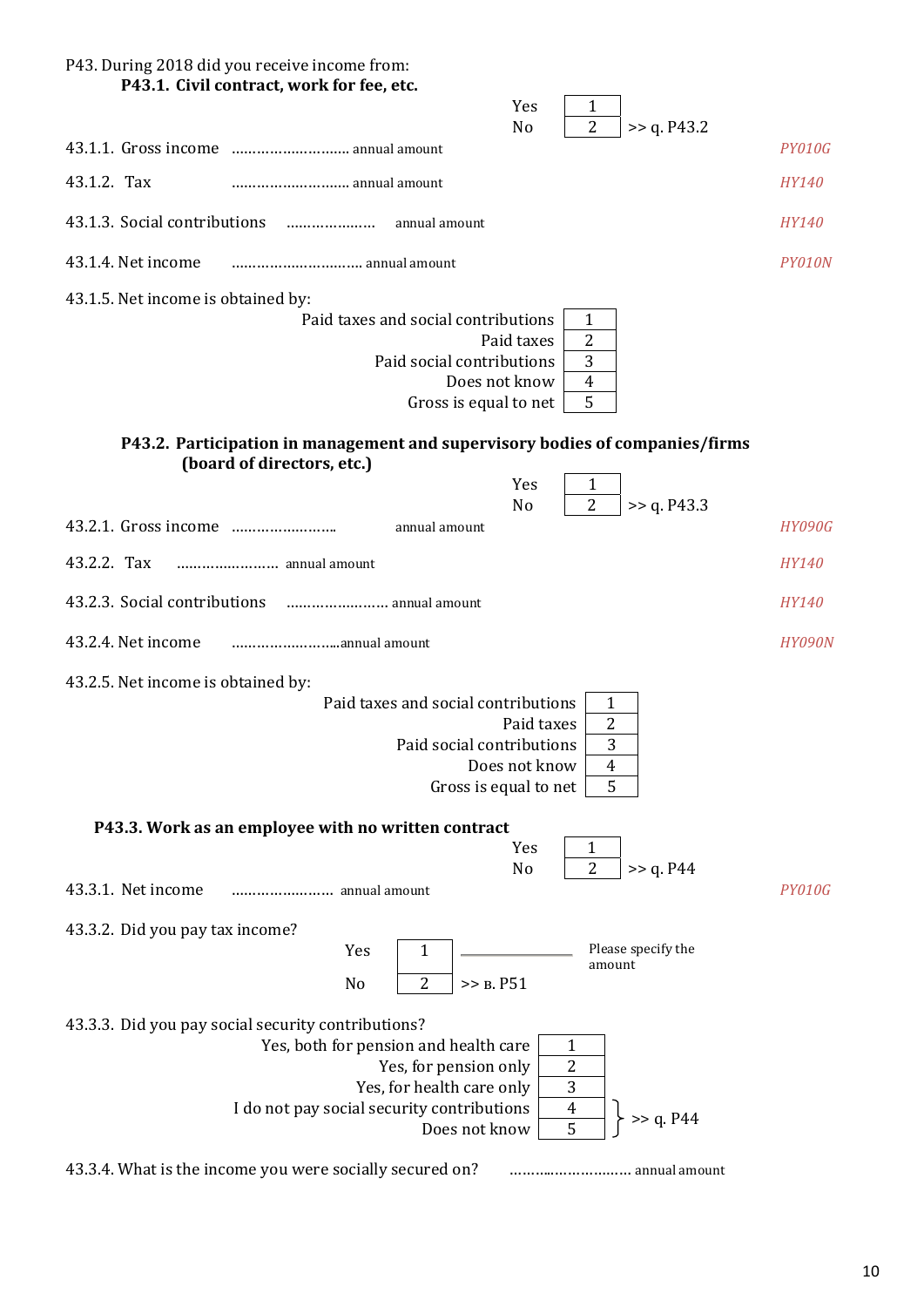| <b>INCOME FROM SELF-EMPLOYMENT IN 2018</b>                                                                                                                                                                                 |                     |               |              |
|----------------------------------------------------------------------------------------------------------------------------------------------------------------------------------------------------------------------------|---------------------|---------------|--------------|
| P44. Did you receive income from self-employment in 2018?                                                                                                                                                                  |                     |               |              |
| (owner/part-owner of a company, sole trader)<br>Yes                                                                                                                                                                        | 1                   |               |              |
| No                                                                                                                                                                                                                         | $\overline{2}$      | >> q. P51     |              |
| P45. How many months during 2018 did you<br>work as self-employed?                                                                                                                                                         |                     | Months        |              |
| P46. What is the annual amount of your personal income which is received from your company?<br>(the part of the incomes received for personal consumption) after deducting expenditures on salaries, rents and other costs |                     |               |              |
|                                                                                                                                                                                                                            |                     |               | <i>PY050</i> |
| P46.1. Please indicate what the amount is:<br>Gross<br>Net                                                                                                                                                                 | 1<br>$\overline{2}$ |               |              |
| P47. What tax did you pay and in what amount?                                                                                                                                                                              |                     |               | <i>HY140</i> |
| Patent tax                                                                                                                                                                                                                 | 1                   | annual amount |              |
| Tax on annual taxable income                                                                                                                                                                                               | 2                   |               |              |
| Does not know                                                                                                                                                                                                              | 3                   |               |              |
| Did not pay a tax contributions                                                                                                                                                                                            | 4                   |               |              |
| P48. What individual social security contributions did you pay and in what amount?                                                                                                                                         |                     | annual amount | <b>HY140</b> |
| For health care only                                                                                                                                                                                                       | $\mathbf{1}$        |               |              |
| For pension only                                                                                                                                                                                                           | $\overline{2}$      |               |              |
| For pension and health<br>care                                                                                                                                                                                             | 3                   |               |              |
| Did not pay social<br>security contributions                                                                                                                                                                               | 4                   |               |              |
| P49. In 2018 did you take money or products from your business to cover personal<br>or household needs?                                                                                                                    |                     |               | <b>PY050</b> |
|                                                                                                                                                                                                                            |                     | annual amount |              |
| Yes                                                                                                                                                                                                                        | $\mathbf{1}$        |               |              |
| No                                                                                                                                                                                                                         | $\overline{2}$      | >> q. P51     |              |

## **Р50. Is the amount referred to in q. Р49 included in the income indicated in q. Р46?**

| res d'<br>$\cdot$ |  |
|-------------------|--|
| Nο                |  |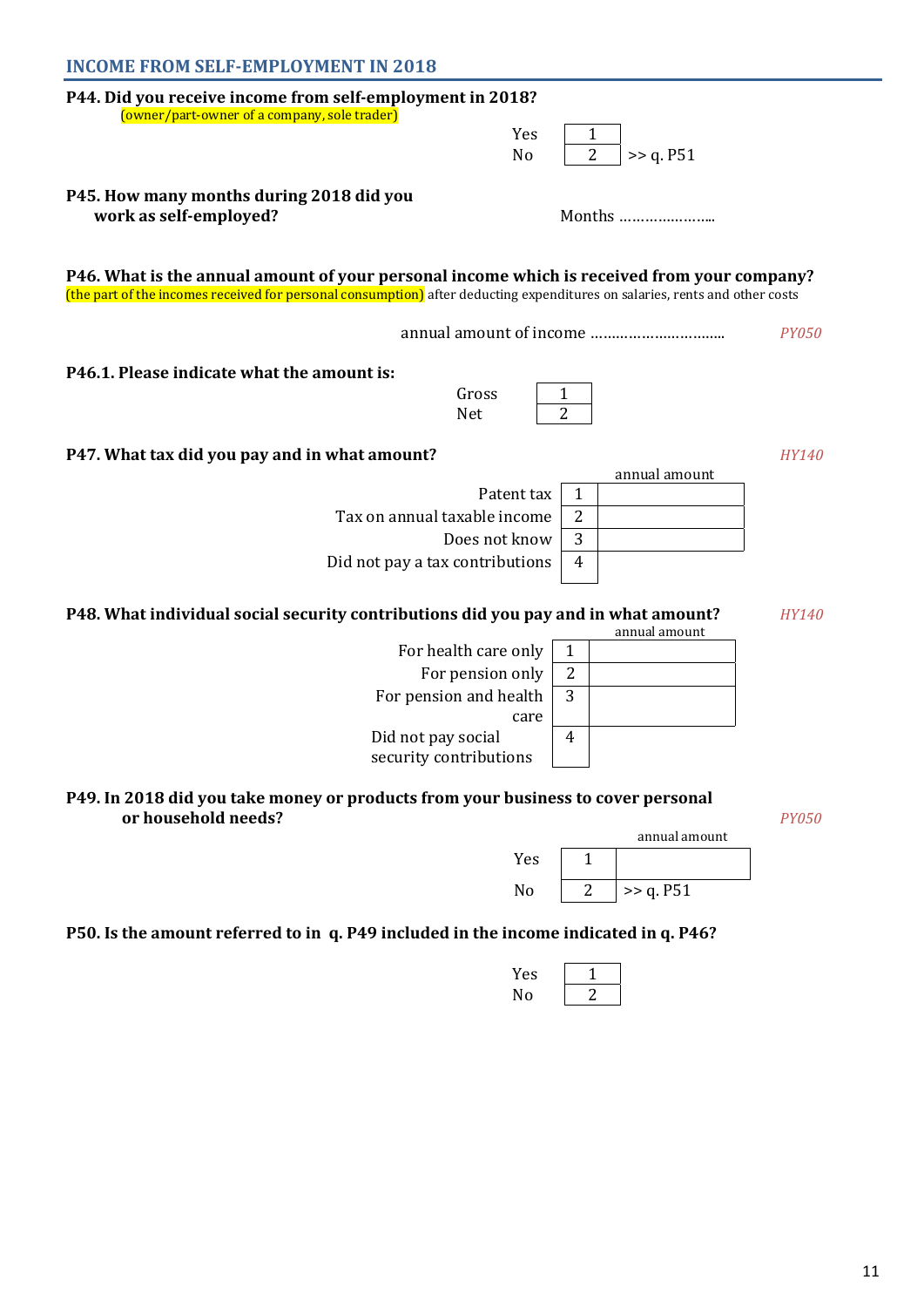Р51. In 2018 did you receive any income from:

| P51.1.             | Liberal profession:                        |               |                                                                     |                                    |               |
|--------------------|--------------------------------------------|---------------|---------------------------------------------------------------------|------------------------------------|---------------|
|                    |                                            |               | Yes<br>No                                                           | 1<br>$\overline{2}$<br>>> q. P51.2 |               |
|                    | 51.1.1. Gross income  annual amount        |               |                                                                     |                                    | PY050G        |
| 51.1.2. Tax        | .                                          | annual amount |                                                                     |                                    |               |
|                    | 51.1.3. Social contributions               |               | annual amount                                                       |                                    |               |
|                    | 51.1.4. Legally recognized operating costs |               | annual amount                                                       |                                    |               |
| 51.1.5. Net income |                                            | annual amount |                                                                     |                                    | PY050N        |
|                    | 51.1.6. Net income is obtained by:         |               |                                                                     |                                    |               |
|                    |                                            |               | Paid taxes and social contributions                                 | 1                                  |               |
|                    |                                            |               | Paid taxes<br>Paid social contributions                             | 2<br>3                             |               |
|                    |                                            |               | Does not know                                                       | $\overline{4}$                     |               |
|                    |                                            |               | Gross is equal to net                                               | 5                                  |               |
| P51.2.             | <b>Craftsman</b>                           |               |                                                                     |                                    |               |
|                    |                                            |               | Yes                                                                 |                                    |               |
|                    | 51.2.1. Gross income  annual amount        |               | N <sub>o</sub>                                                      | $\overline{2}$<br>>> q. P51.3      | <b>PY050G</b> |
| 51.2.2. Tax        | .                                          | annual amount |                                                                     |                                    |               |
|                    | 51.2.3. Social contributions               |               | annual amount                                                       |                                    |               |
|                    | 51.2.4. Legally recognized operating costs |               |                                                                     |                                    |               |
| 51.2.5. Net income |                                            |               |                                                                     |                                    | PY050N        |
|                    | 51.2.6. Net income is obtained by:         |               |                                                                     |                                    |               |
|                    |                                            |               | Paid taxes and social contributions                                 | 1                                  |               |
|                    |                                            |               | Paid taxes<br>Paid social contributions                             | 2<br>3                             |               |
|                    |                                            |               | Does not know                                                       | $\overline{4}$                     |               |
|                    |                                            |               | Gross is equal to net                                               | 5                                  |               |
|                    |                                            |               | P51.3. Sale of own inventions, works of science and art, royalties. |                                    |               |
|                    |                                            |               | Yes                                                                 | 1<br>$\overline{2}$                |               |
|                    |                                            |               | No                                                                  | >> q. P51.4                        | PY050G        |
| 51.3.2. Tax        | .                                          | annual amount |                                                                     |                                    |               |
|                    | 51.3.3. Social contributions               | .             | annual amount                                                       |                                    |               |
|                    | 51.3.4. Legally recognized operating costs |               | annual amount                                                       |                                    |               |
| 51.3.5. Net income |                                            | annual amount |                                                                     |                                    | PY050N        |
|                    | 51.3.6. Net income is obtained by:         |               |                                                                     |                                    |               |
|                    |                                            |               | Paid taxes and social contributions                                 | 1                                  |               |
|                    |                                            |               | Paid taxes<br>Paid social contributions                             | 2<br>3                             |               |
|                    |                                            |               | Does not know                                                       | 4                                  |               |
|                    |                                            |               | Gross is equal to net                                               | 5                                  |               |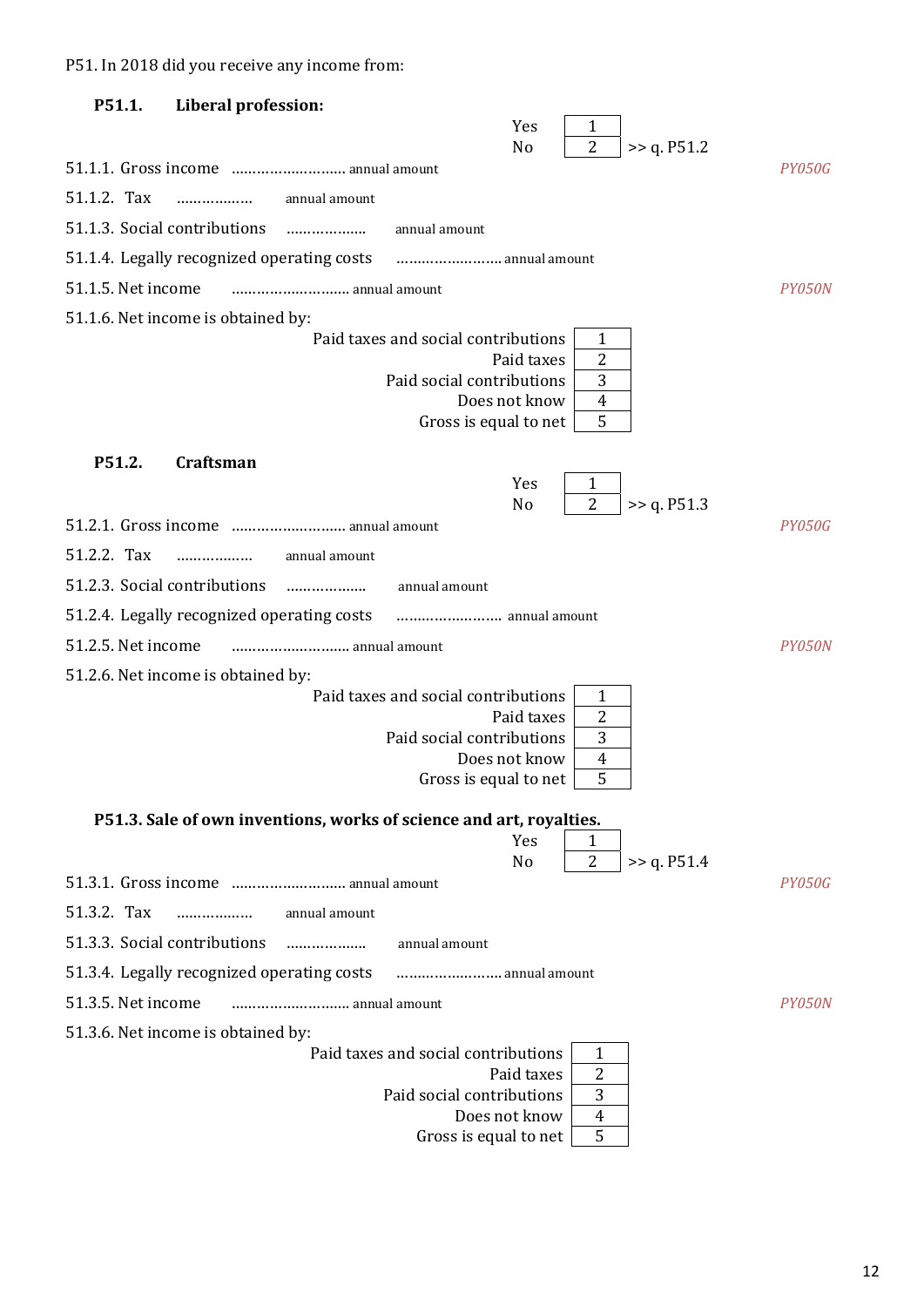| P51.4. Remunerations for the performance of artist - performers                                                                                           |  |
|-----------------------------------------------------------------------------------------------------------------------------------------------------------|--|
| Yes<br>1<br>2                                                                                                                                             |  |
| N <sub>o</sub><br>>> B. P52<br>51.4.1. Gross income  annual amount<br>PY050G                                                                              |  |
| 51.4.2. Tax<br>annual amount                                                                                                                              |  |
| 51.4.3. Social contributions<br>annual amount                                                                                                             |  |
| 51.4.4. Legally recognized operating costs  annual amount                                                                                                 |  |
| 51.4.5. Net income<br>PY050N                                                                                                                              |  |
|                                                                                                                                                           |  |
| 51.4.6. Net income is obtained by:<br>Paid taxes and social contributions<br>1                                                                            |  |
| 2<br>Paid taxes                                                                                                                                           |  |
| 3<br>Paid social contributions<br>Does not know<br>$\overline{4}$                                                                                         |  |
| 5<br>Gross is equal to net                                                                                                                                |  |
|                                                                                                                                                           |  |
| P52. During 2018 did you receive any income and how much was it from selling agricultural/farm products as:<br>P52.1. Farmer                              |  |
| Yes<br>1                                                                                                                                                  |  |
| 2<br>N <sub>o</sub><br>>> q. P52.2<br>52.1.1. Gross income  annual amount<br><b>PY050G</b>                                                                |  |
| 52.1.2. Tax<br>annual amount                                                                                                                              |  |
| 52.1.3. Social contributions<br>annual amount                                                                                                             |  |
| 52.1.4. Legally recognized operating costs<br>annual amount                                                                                               |  |
| 52.1.5. Net income<br>PY050N<br>annual amount                                                                                                             |  |
| 52.1.6. Net income is obtained by:                                                                                                                        |  |
| Paid taxes and social contributions<br>1                                                                                                                  |  |
| $\overline{2}$<br>Paid taxes                                                                                                                              |  |
| 3<br>Paid social contributions<br>$\overline{4}$<br>Does not know                                                                                         |  |
| Gross is equal to net<br>5                                                                                                                                |  |
| P52a. Interviewer!<br>Yes<br>1                                                                                                                            |  |
| Please specify whether the amount indicated in q. P52.1 are stated in the household<br>$\overline{2}$<br>N <sub>0</sub>                                   |  |
| <u>questionnaire.</u><br>P52.2. Tobacco-grower                                                                                                            |  |
| Yes<br>1<br>$\overline{2}$                                                                                                                                |  |
| >> q. P53<br>N <sub>o</sub><br>52.2.1. Gross income  annual amount<br>PY050G                                                                              |  |
| 52.2.2. Tax<br>annual amount<br>.                                                                                                                         |  |
| 52.2.3. Social contributions<br>annual amount                                                                                                             |  |
| 52.2.4. Legally recognized operating costs  annual amount                                                                                                 |  |
| 52.2.5. Net income<br><i>PY050N</i>                                                                                                                       |  |
| 52.2.6. Net income is obtained by:                                                                                                                        |  |
| Paid taxes and social contributions<br>1                                                                                                                  |  |
| 2<br>Paid taxes<br>3<br>Paid social contributions                                                                                                         |  |
| Does not know<br>4                                                                                                                                        |  |
| 5<br>Gross is equal to net                                                                                                                                |  |
| P52b. Interviewer!<br>Yes<br>1<br>Please specify whether the amount indicated in q. P52.2 are stated in the household<br>$\overline{2}$<br>N <sub>0</sub> |  |
| questionnaire.                                                                                                                                            |  |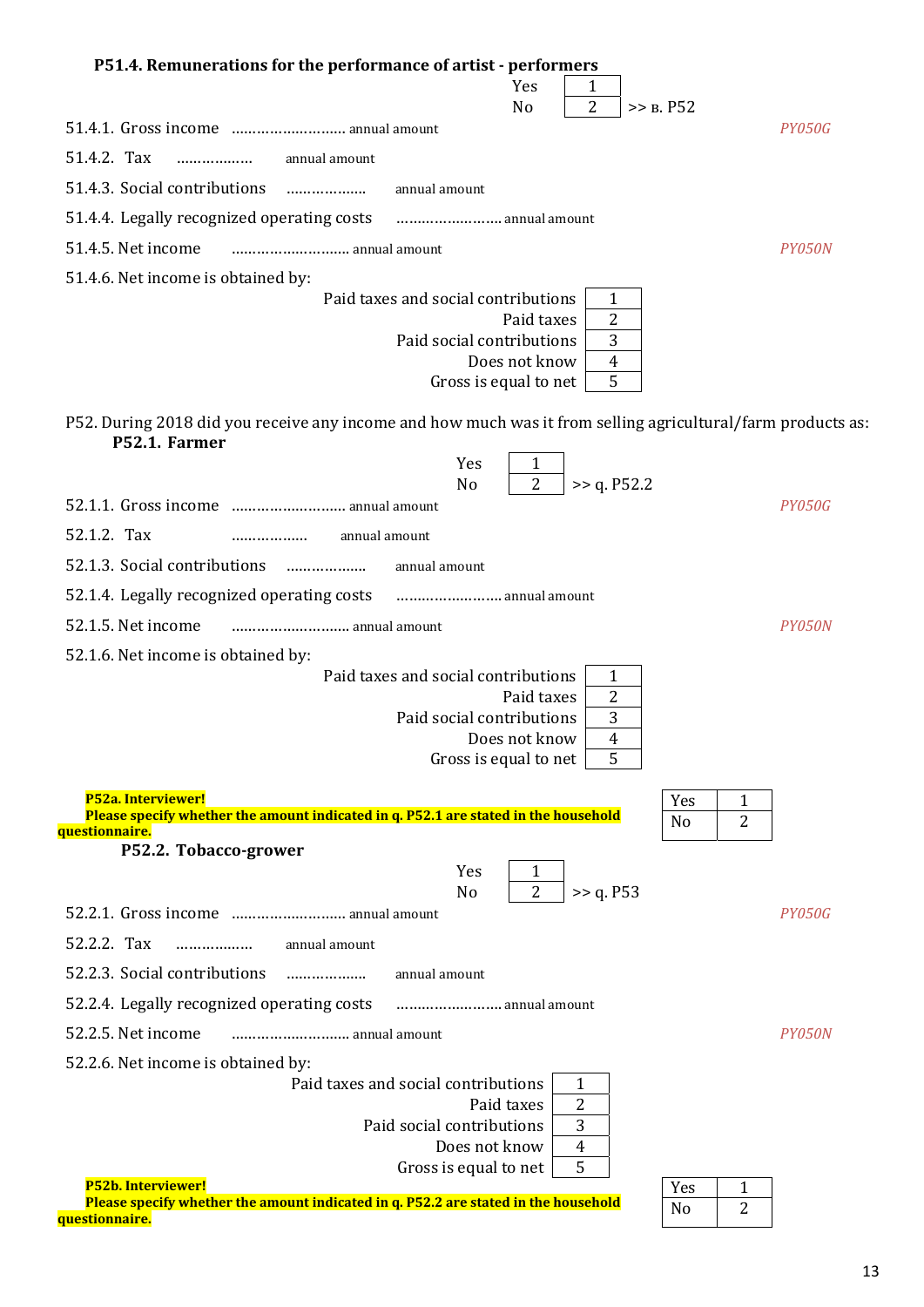## **Р53. In 2018 which of the listed below PENSIONS and PENSION SUPPLEMENT did you receive, what was their amount and for how many months were you receiving them?**

| <b>Pensions:</b>                                               | Yes | No | Average<br>monthly<br>amount (BGN) | Number<br>of<br>months |              |
|----------------------------------------------------------------|-----|----|------------------------------------|------------------------|--------------|
|                                                                |     |    |                                    |                        |              |
| P53.1. Old-age pension<br>- social old-age pension;            | 1   | 2  |                                    |                        | <b>PY102</b> |
| P53.2. Disability pension<br>- social disability pension;      | 1   | 2  |                                    |                        | <b>PY132</b> |
| P53.3. Survivors' pension                                      | 1   | 2  |                                    |                        | <b>PY112</b> |
| P53.4. Pension from individual private plans                   |     | 2  |                                    |                        | <b>PY080</b> |
| P53.5. Pension from abroad                                     |     | 2  |                                    |                        | <b>PY102</b> |
| P53.6. Other pension                                           |     | 2  |                                    |                        | <b>PY103</b> |
| <b>Pension supplements:</b>                                    |     |    |                                    |                        |              |
| P53.7. Care allowances for assistance of dependant             |     | 2  |                                    |                        |              |
| P53.8. Supplement to the pension in case of deceased<br>spouse | 1   | 2  |                                    |                        |              |
| P53.9. Other allowances                                        |     | 2  |                                    |                        |              |
| P53.10. Are these supplements included in the main<br>pension? | T   | 2  |                                    |                        |              |

## **P54. In 2018 which of the listed below BENEFITS and ALLOWANCES did you receive, what was their amount and for how many months were you receiving them?**

|                                                                                                    | <b>Yes</b> | No             | Average<br>monthly | Number<br>οf |              |
|----------------------------------------------------------------------------------------------------|------------|----------------|--------------------|--------------|--------------|
| <b>Benefits/allowances:</b>                                                                        |            |                | amount (BGN)       | months       |              |
| P54.1. Cash benefits related to temporary incapacity to work                                       | 1          | 2              |                    |              | <b>PY122</b> |
| P54.2. Other cash allowances :                                                                     |            |                |                    |              |              |
| - allowance for disability when there are no reason to<br>receive old-age pension                  |            | $\overline{2}$ |                    |              | <b>PY122</b> |
| - lump sum benefit upon death of the insured person                                                |            | 2              |                    | X            | <b>PY122</b> |
| P54.3. Unemployment benefits                                                                       |            | 2              |                    |              | <b>PY092</b> |
| P54.4. Allowance for dismissal/retirement                                                          | 1          | 2              |                    |              | <b>PY092</b> |
| P54.5. Cash benefits for pregnancy and childbirth                                                  |            | 2              |                    |              | <b>HY052</b> |
| P54.6. Benefits for bringing up a child younger than 2                                             | 1          | 2              | 190/380            |              | <b>HY052</b> |
| P54.7. Scholarship/European scholarship                                                            | 1          | 2              |                    |              | <b>PY143</b> |
| P54.8. Other educational allowances                                                                | 1          | 2              |                    |              | <i>PY143</i> |
| In the answers of questions P54.5 and P54.6 the benefits for children received by,<br>Interviewer! |            |                |                    |              |              |

insured mothers are filled in.

## **P55. Did you receive MONTHLY SOCIAL INTEGRATION ALLOWANCES during 2018, what was their amount and for which period did you receive them??**

| Interviewer! Monthly social integration allowance includes:<br>1. Allowance for transport                                                                                                                          |     | Monthly<br>amount (BGN) | Number of<br>months |       |
|--------------------------------------------------------------------------------------------------------------------------------------------------------------------------------------------------------------------|-----|-------------------------|---------------------|-------|
| 2. Telephone<br>3. Balneotherapy and rehabilitation<br>4. Allowance for dietary nutrition and medical products                                                                                                     | Yes |                         |                     | PY134 |
| 5. Sticker (vignette) from 1 <sup>st</sup> of January to 31 <sup>st</sup> of December<br><b>6. Education and training</b><br>7. Paying rent for municipal dwelling<br>8. Allowance for use of information services | No  |                         |                     |       |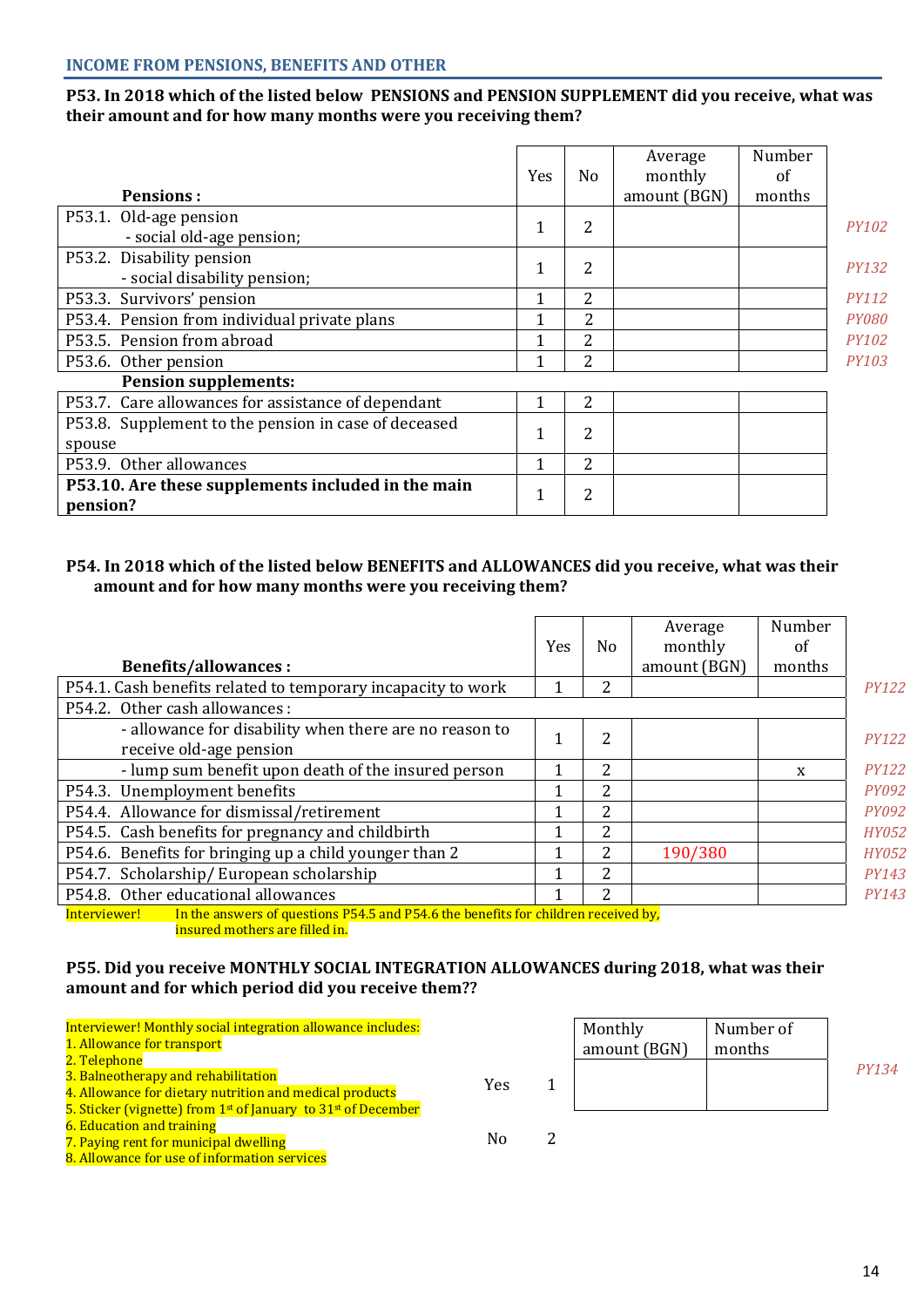| P56. Did you receive any income from renting estate or other property<br>(incl. non-agricultural land) in 2018?                                            |                            |                       |                     |                     | <b>HY040</b> |
|------------------------------------------------------------------------------------------------------------------------------------------------------------|----------------------------|-----------------------|---------------------|---------------------|--------------|
|                                                                                                                                                            |                            | Yes                   | $\mathbf{1}$        |                     |              |
| P57. What is the annual amount of the income that you received from<br>renting estate or other property in 2018?                                           |                            | N <sub>o</sub>        | $\overline{2}$      | >> q. P58           |              |
| P57.1. Annual amount of income<br>P57.2. That income is:                                                                                                   |                            |                       |                     |                     | <i>HY040</i> |
|                                                                                                                                                            | Gross income<br>Net income | 1<br>$\overline{2}$   |                     |                     |              |
| P57.3. Annual amount of tax                                                                                                                                | BGN<br>Does not know 1     |                       |                     |                     | <b>HY140</b> |
| P58. Did you receive income from selling real estate or other property in 2018?                                                                            |                            |                       |                     |                     |              |
|                                                                                                                                                            |                            | Yes<br>No             | 1<br>$\overline{2}$ | >> q. P60           |              |
| P59. What is the annual amount of income that you received from selling<br>real estate and other property in 2018?                                         |                            |                       |                     |                     |              |
| P59.1. Annual amount of income<br>P59.2. That income is:                                                                                                   | BGN                        |                       |                     |                     | <b>HY090</b> |
|                                                                                                                                                            | Gross income<br>Net income | 1<br>$\overline{2}$   |                     |                     |              |
| P59.3. Annual amount of tax                                                                                                                                | Does not know 1            |                       |                     |                     | HY140        |
| P60. Did you receive any income from interest, shares, stocks, business investments, etc. in 2018?                                                         |                            |                       |                     |                     |              |
|                                                                                                                                                            |                            | Yes<br>No             | 1<br>2              | >> q. P62           |              |
| P61. What is the annual amount of income that you received from, interest, shares,<br>stocks, business investments, etc. in 2018?                          |                            |                       |                     |                     |              |
| P61.1. Annual amount of income<br>P61.2. That income is:                                                                                                   | BGN                        |                       |                     |                     | <b>HY090</b> |
|                                                                                                                                                            | Gross income<br>Net income | 1<br>$\overline{2}$   |                     |                     |              |
| P61.3. Annual amount of tax                                                                                                                                | BGN<br>Does not know 1     |                       |                     |                     | <b>HY140</b> |
| P62. Did you pay social insurance contributions to private pension plans during 2018?                                                                      |                            |                       |                     |                     |              |
|                                                                                                                                                            |                            | Yes<br>No             |                     | 1<br>$\overline{2}$ | >> q. P64    |
| P63. What is the total amount of the social pension insurance<br>contributions you paid for 2018?                                                          |                            |                       | BGN                 |                     | <i>PY035</i> |
| P64. Have you made donations in favour of other persons, hospitals, funds,<br>cultural institutes, municipalities, etc. for which you received tax relief? |                            |                       |                     |                     |              |
|                                                                                                                                                            |                            | Yes<br>N <sub>o</sub> | 1<br>$\overline{2}$ | >> q. P66           |              |
| P65. What is the total amount you gave for donations?                                                                                                      |                            |                       |                     |                     |              |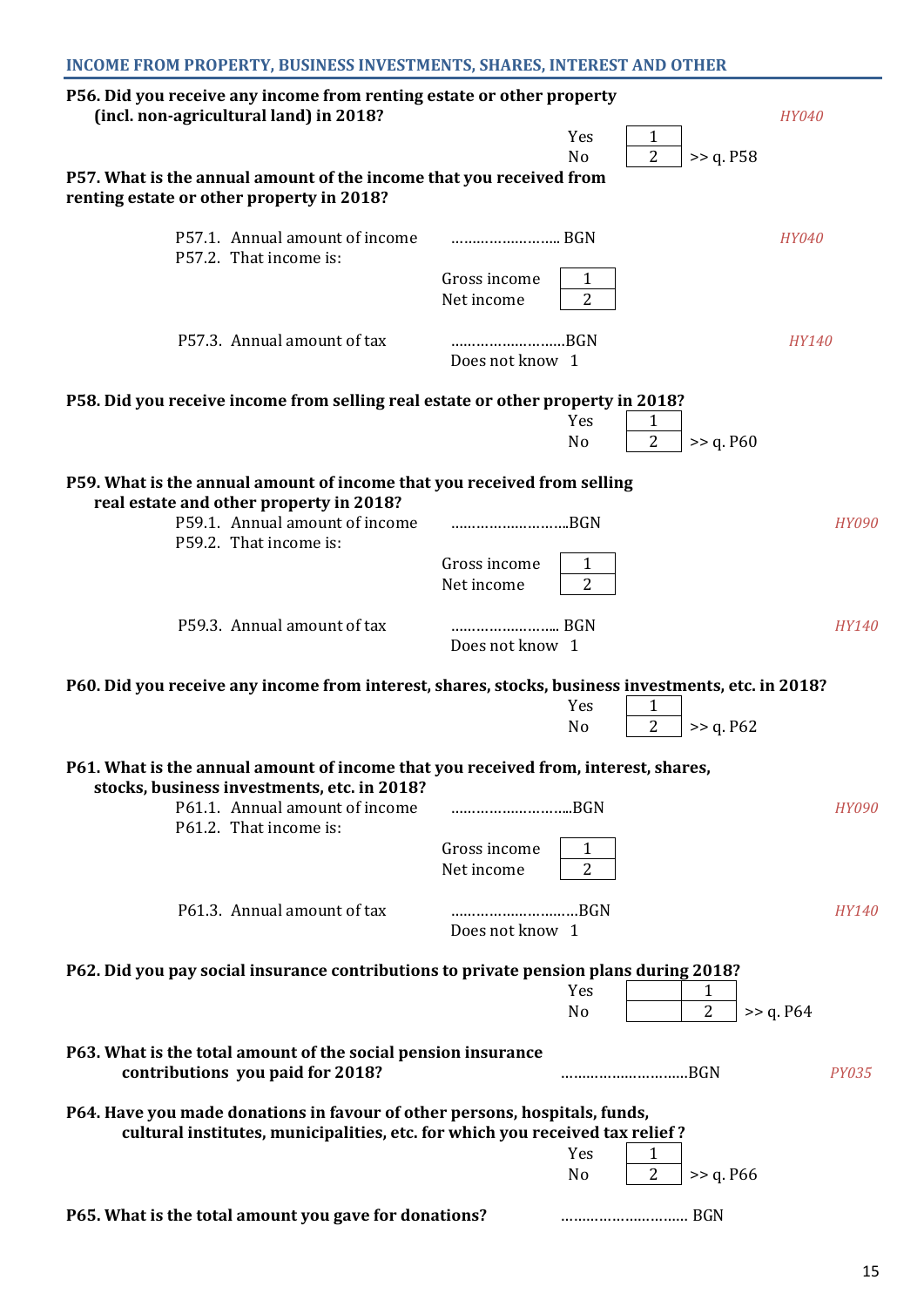## **HEALTH STATUS**

| P66. How is your general health?                                                                                                          |                                                                  | <b>PH010</b>   |
|-------------------------------------------------------------------------------------------------------------------------------------------|------------------------------------------------------------------|----------------|
|                                                                                                                                           | Very good<br>1                                                   |                |
|                                                                                                                                           | $\overline{c}$<br>Good                                           |                |
|                                                                                                                                           | 3<br>Fair                                                        |                |
|                                                                                                                                           | Bad<br>$\overline{4}$                                            |                |
|                                                                                                                                           | 5<br>Very bad                                                    |                |
| P67. Do you have any chronic illness or health problem which is expected to last                                                          |                                                                  |                |
| for 6 months or more?                                                                                                                     |                                                                  | <b>PH020</b>   |
|                                                                                                                                           | Yes<br>1                                                         |                |
|                                                                                                                                           | $\overline{2}$<br>No                                             |                |
|                                                                                                                                           |                                                                  |                |
| P68. Where you limited in daily activities people usually do, because of a health problem                                                 |                                                                  |                |
| for at least the last 6 months?                                                                                                           |                                                                  | <b>PH030</b>   |
| Would you say:                                                                                                                            | Yes, severely limited<br>$\mathbf{1}$                            |                |
|                                                                                                                                           | 2<br>Yes, limited                                                |                |
|                                                                                                                                           | 3<br>No                                                          |                |
|                                                                                                                                           |                                                                  |                |
| P69. Do you have group of disability, assigned by a medical commission?                                                                   |                                                                  |                |
|                                                                                                                                           | Yes<br>1                                                         |                |
|                                                                                                                                           | $\overline{2}$<br>No<br>>> q. P71                                |                |
|                                                                                                                                           |                                                                  |                |
| P70. What is the % of the assigned disability?                                                                                            |                                                                  |                |
|                                                                                                                                           | Up to 50%<br>1                                                   |                |
|                                                                                                                                           | $\overline{2}$<br>$50 - 70%$                                     |                |
| Over 90% without companion                                                                                                                | 3<br>71 - 90%<br>$\overline{\mathbf{4}}$                         |                |
| Over 90% with companion                                                                                                                   | 5                                                                |                |
|                                                                                                                                           |                                                                  |                |
| P71. Was there any time during the past 12 months when you really needed medical<br>examination or treatment (excl. dental) for yourself? |                                                                  | <b>PH040</b>   |
|                                                                                                                                           |                                                                  |                |
| Yes, I really needed at least at one occasion medical examination or treatment                                                            |                                                                  | >> q. P71A     |
| No, I did not need any medical examination or treatment                                                                                   | $\overline{2}$                                                   | >> q. P73      |
| P71A. Did you have a medical examination or treatment every time you really needed?                                                       |                                                                  |                |
|                                                                                                                                           | Yes, I had a medical examination or treatment each time I needed | >> q. P73<br>1 |
| No, there was at least one occasion when I did not have a medical examination or treatment                                                |                                                                  | $\overline{2}$ |
| P72. What was the main reason for not having a medical examination or treatment?                                                          |                                                                  | <b>PH050</b>   |
|                                                                                                                                           |                                                                  |                |
| Could not afford to/too expensive/not covered by health insurance                                                                         | 1                                                                |                |
|                                                                                                                                           | $\sqrt{2}$<br>Waiting list/do not have the referral letter       |                |
| Could not take time because of work, care for children or for others                                                                      | 3                                                                |                |
| Too far to travel/no means of transportation                                                                                              | $\overline{4}$<br>5                                              |                |
| Fear of doctors/hospitals/examination/treatment<br>Wanted to wait and see if problem got better on its own                                | 6                                                                |                |
|                                                                                                                                           |                                                                  |                |

Did not know any good specialist | 7

Other reason  $8$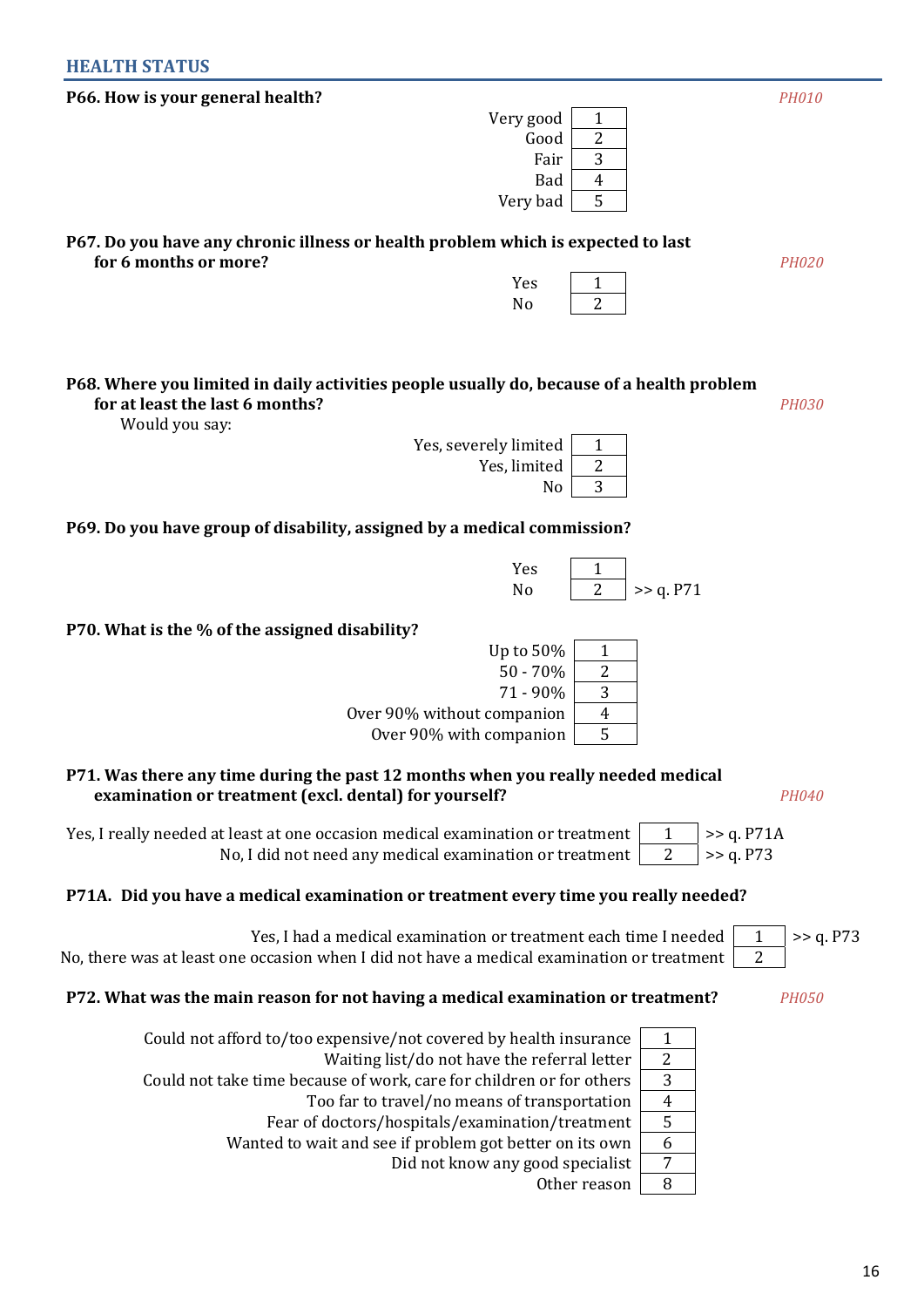## **P73. Was there any time during the past 12 months when you really needed medical examination or treatment (excl. dental) for yourself?** *PH060*

Yes, I really needed at least at one occasion medical examination or treatment 1 No, I did not need any medical examination or treatment 2 >> q. PD1

## **Р73А. Did you have a dental examination or treatment every time you really needed?**



## **P74. What was the main reason for not having a medical examination or treatment?** *PH070*

Could not afford to/too expensive/not covered by health insurance  $\begin{vmatrix} 1 & 1 \\ 1 & 1 \end{vmatrix}$ 

Waiting list/do not have the referral letter  $\vert 2 \rangle$ 

Could not take time because of work, care for children or for others | 3

Too far to travel/no means of transportation  $\begin{vmatrix} 4 \end{vmatrix}$ 

Fear of doctors/hospitals/examination/treatment | 5 Wanted to wait and see if problem got better on its own  $\begin{vmatrix} 6 \end{vmatrix}$ 

Did not know any good specialist  $\sqrt{7}$ 

Other reason  $8$ 

**BASIC NEEDS AND LEISURE** 

| Can you afford if you want:                                                                                                                                                                                     | Yes | No, due to<br>financial<br>reasons | No, other<br>reason |              |
|-----------------------------------------------------------------------------------------------------------------------------------------------------------------------------------------------------------------|-----|------------------------------------|---------------------|--------------|
| PD1. Replace worn-out clothes by some new (not second-hand) ones                                                                                                                                                | 1   | 2                                  | 3                   | <b>PD020</b> |
| PD2. Two pairs of properly fitting shoes (including a pair of all-weather<br>shoes)                                                                                                                             | 1   | 2                                  | 3                   | <b>PD030</b> |
| PD3. Get-together with friends/family (relatives) for a drink/meal at<br>least once a month                                                                                                                     | 1   | 2                                  | 3                   | <i>PD050</i> |
| PD4. Regularly participate in a leisure activity (go to cinema, theatre,<br>concert, etc.)                                                                                                                      | 1   | 2                                  | 3                   | PD060        |
| PD5. Spend a small amount of money each week on yourself                                                                                                                                                        | 1   | $\overline{\mathcal{L}}$           | 3                   | <b>PD070</b> |
| PD6. Internet connection for personal use at home, can be via<br>Smartphone (e.g. BlackBerry/iPhone), other wireless handheld device<br>(tablet, etc. ), video games console, laptop, desktop computer, TV etc. | 1   | 2                                  | 3                   | PD080        |
| PD7. Do you use regularly (daily) public transport?                                                                                                                                                             |     |                                    |                     | PD090        |

Yes 1 No, tickets are too expensive  $\begin{vmatrix} 2 \end{vmatrix}$ 

No, stop is too far  $\boxed{3}$ 

No, access is difficult  $\begin{vmatrix} 4 \end{vmatrix}$ 

No, I have personal transport  $\vert 5 \rangle$ 

No, other reasons  $\begin{vmatrix} 6 \end{vmatrix}$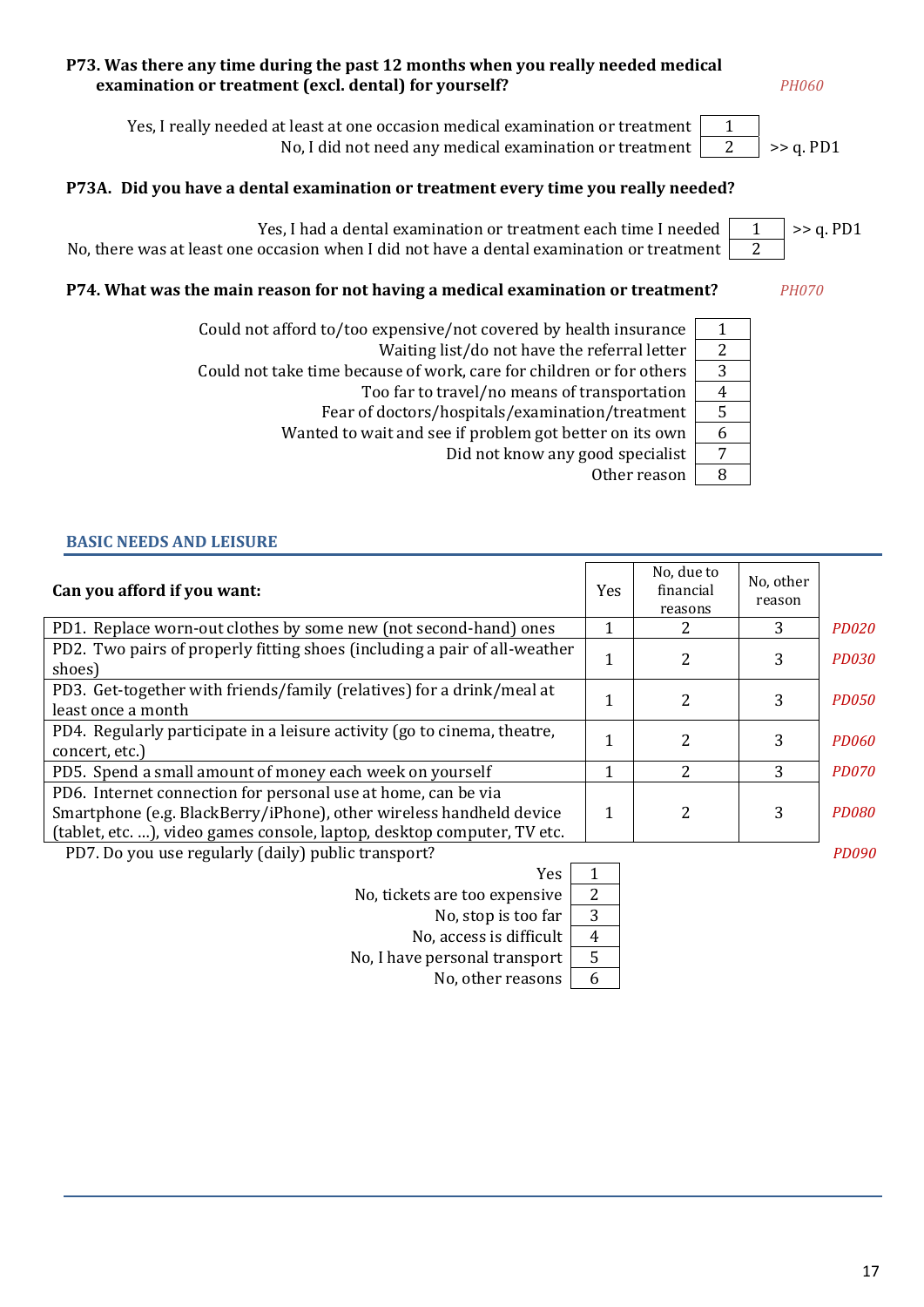## **MODULE 2019: INTERGENERATIONAL TRANSMISSION OF DISADVANTAGES, HOUSEHOLD COMPOSITION AND EVOLUTION OF INCOME**

| Interviewer! Check if the respondent was born between 1959 and 1993                                                                                                                                                                          |                                                                                    |
|----------------------------------------------------------------------------------------------------------------------------------------------------------------------------------------------------------------------------------------------|------------------------------------------------------------------------------------|
| Yes                                                                                                                                                                                                                                          | >>M1<br>1                                                                          |
| No                                                                                                                                                                                                                                           | $\overline{2}$<br>End of interview                                                 |
| M1. In what type of household did you live when you were around 14 years old?                                                                                                                                                                | <b>PT220</b>                                                                       |
| Private household                                                                                                                                                                                                                            | >>M2<br>1                                                                          |
| A collective household or institution                                                                                                                                                                                                        | 2<br>End of interview                                                              |
| M2. How many other adults lived in your household when you were around 14 years old?                                                                                                                                                         | <b>PT020</b>                                                                       |
| Number of adults                                                                                                                                                                                                                             |                                                                                    |
| M3. How many other children lived in your household when you were around 14 years old?<br>(Including the respondent)                                                                                                                         | <b>PT030</b>                                                                       |
| Number of children                                                                                                                                                                                                                           |                                                                                    |
| M4. How many people were working in the household (taking into consideration all the adults and<br>children) when you were around 14 years old?<br>Number of<br>employees                                                                    | PT040                                                                              |
| M5. When you were around 14 years old, the dwelling you lived in was:                                                                                                                                                                        | <b>PT210</b>                                                                       |
| Owned<br>Rented<br>Accommodation was provided for free<br>Don't know<br>M6. When you were around 14 years old, in what area was your household?<br>City (more than 100 000 inhabitants)<br>Town or suburb (10 000 to 100 000<br>inhabitants) | 1<br>$\overline{2}$<br>3<br>$-1$<br><b>PT250</b><br>$\mathbf{1}$<br>$\overline{2}$ |
| Small town/Village (less than 10 000<br>inhabitants)<br>Can not decide<br>Please specify the settlement<br>M7. When you were around 14 years old, how would you rank                                                                         | 3                                                                                  |
| the financial situation of your household?<br>Very bad<br>Bad<br>Moderately bad<br>Moderately good<br>Good<br>Very good<br>Don't know                                                                                                        | PT190<br>1<br>2<br>3<br>$\overline{4}$<br>5<br>6<br>$-1$                           |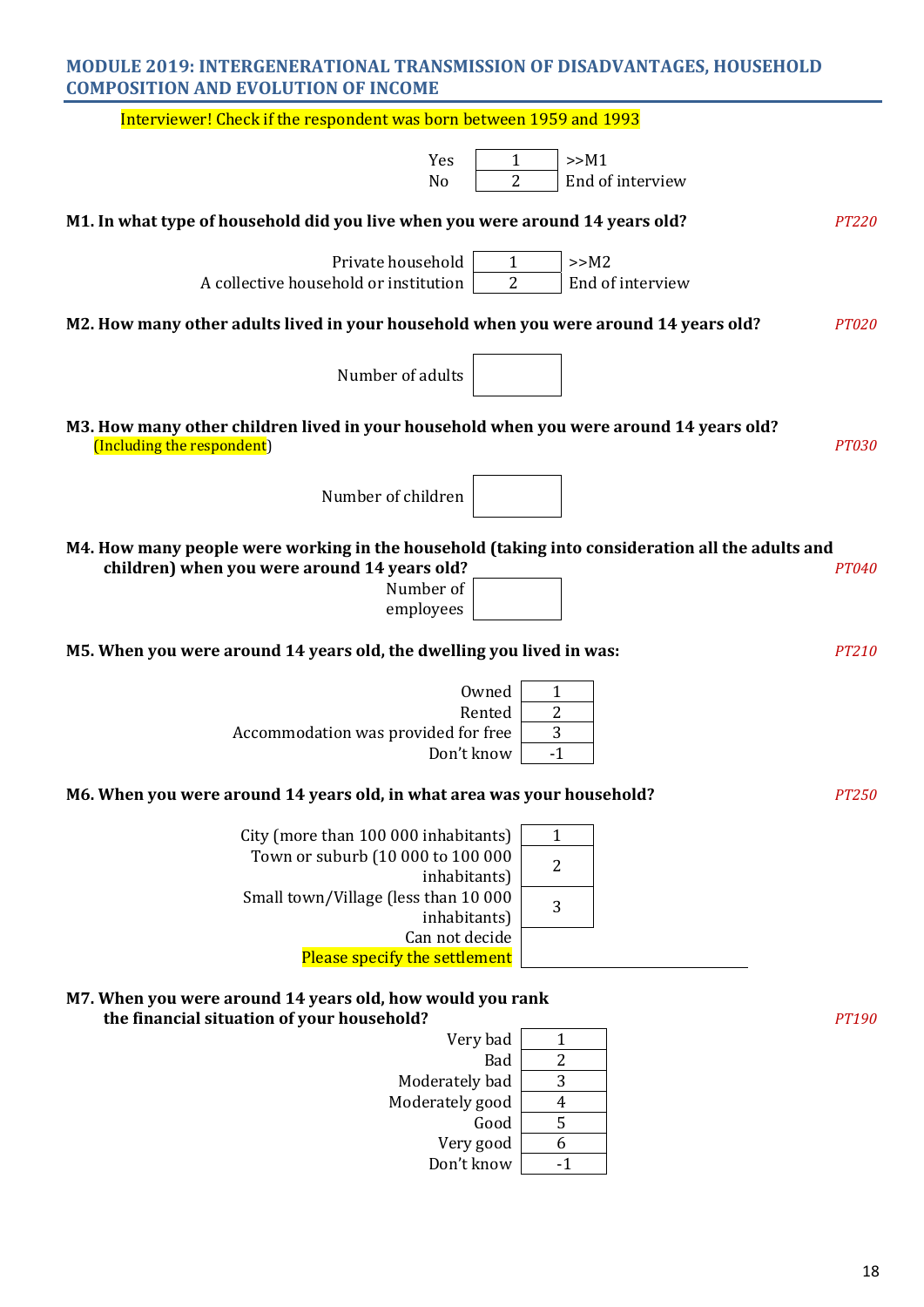## **М8. When you were around 14 years old, was your HH able to provide ALL the children in the HH:**

|                                                                                             | Yes | No, due to<br>financial<br>constraints | No, other<br>reasons |              |
|---------------------------------------------------------------------------------------------|-----|----------------------------------------|----------------------|--------------|
| M8.1. Basic school needs: books, school equipment, sport<br>outfit                          |     |                                        |                      | <i>PT260</i> |
| M8.2. Daily meal with meat, chicken, fish (or vegetarian<br>equivalent) at least once daily |     |                                        |                      | <i>PT270</i> |
| M8.3. Holiday away from home for at least 1 week                                            |     |                                        |                      | <i>PT280</i> |

"Information about the mother or the person considered to be the respondent's mother" Section

## **М9. Did your mother live in your household when you were around 14 years old?** *PT230*

| Yes I                                                           | >>M10        |
|-----------------------------------------------------------------|--------------|
| No, she did not live in the same household but I had contact    | $\mid$ >>M10 |
| No, she did not live in the same household and I had no contact | >>M16        |
| No, deceased $\vert$ 4                                          | $\geq$ M16   |

## **М10. What was your mothers' country of birth?** *PT090*

| <b>Bulgaria</b>         | 1 |  |
|-------------------------|---|--|
| Russia                  | 2 |  |
| Ukraine                 | 3 |  |
| Greece                  | 4 |  |
| Turkey                  | 5 |  |
| Romania                 | 6 |  |
| Great Britain           | 7 |  |
| Serbia                  | 8 |  |
|                         |   |  |
| Other (Please specify): |   |  |
| Don't know              |   |  |
|                         |   |  |

## **М11. What was your mother's citizenship when you were around 14 years old?** *PT100*

Citizenship:

Don't know | -1

## **М12. What was the educational level of your mother when you were around 14?** *PT120*

| Lower secondary or lower  |   |
|---------------------------|---|
| Secondary, post-secondary |   |
| Higher                    | З |
| Don't know                |   |

| 2 |  |
|---|--|
| 3 |  |
|   |  |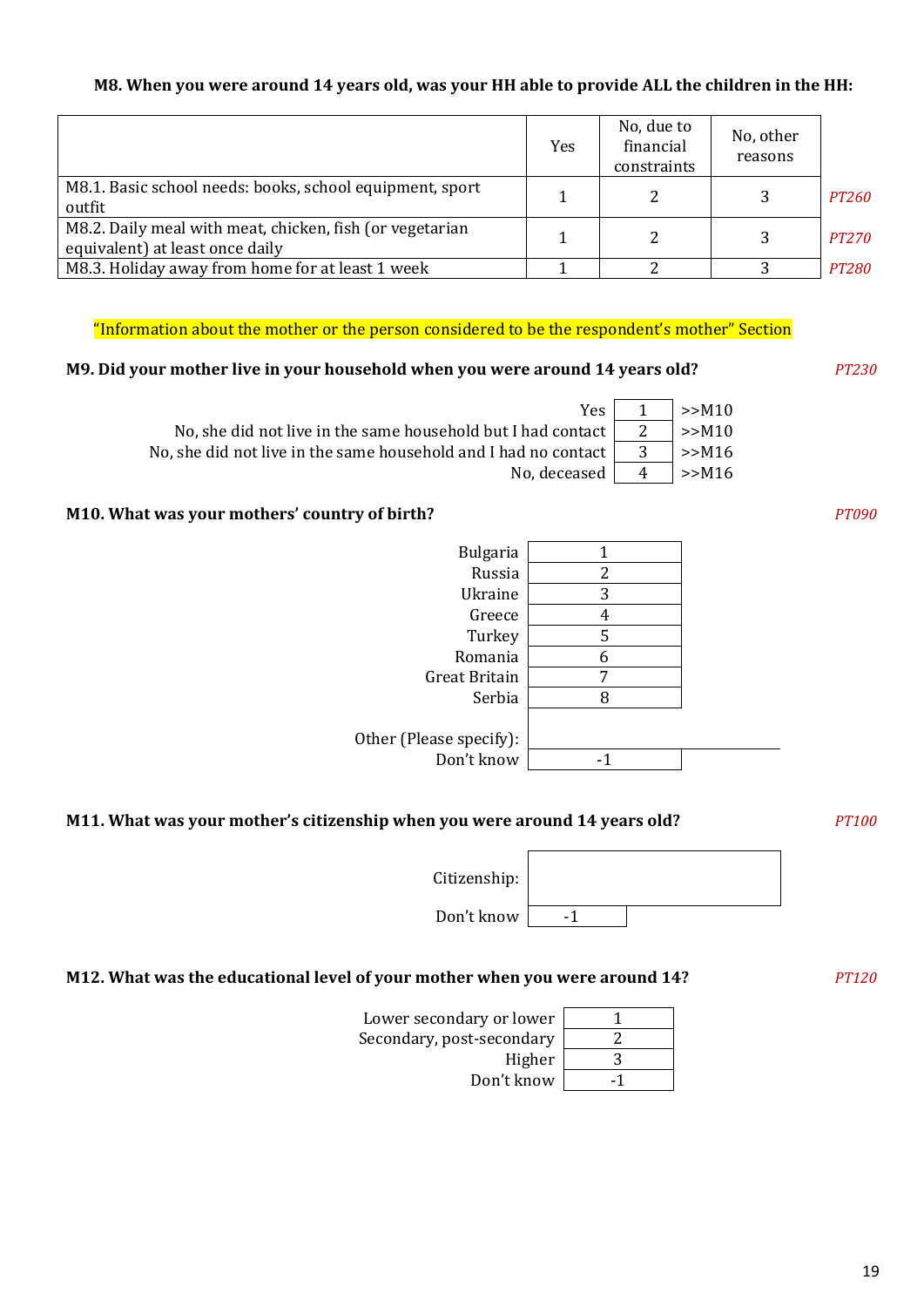

#### **М14. Did your mother have responsibility for supervising the work of other employees when you were around 14 years old?** *PT170*



## **М15. What was your mother's main occupation when you were around 14 years old? (ISCO-08 1 digit)** *PT180*

| <b>Managers</b>                                    | 1  |
|----------------------------------------------------|----|
| Professionals                                      | 2  |
| Technicians and Associate Professionals            | 3  |
| <b>Clerical Support Workers</b>                    | 4  |
| <b>Services and Sales Workers</b>                  | 5  |
| Skilled Agricultural, Forestry and Fishery Workers | 6  |
| <b>Craft and Related Trades Workers</b>            | 7  |
| Plant and Machine Operators and Assemblers         | 8  |
| <b>Elementary Occupations</b>                      | 9  |
| <b>Armed Forces Occupations</b>                    |    |
| Don't know                                         | -1 |

## "Information about the father or the person considered to be the respondent's father" Section

## **М16. Did your father live in your household when you were around 14 years old?** *PT240*

 $Yes \mid 1 \mid >> M17$ No, he did not live in the same household but I had contact  $\begin{vmatrix} 2 \\ \end{vmatrix}$  >>M17 No, he did not live in the same household and I had no contact  $\begin{vmatrix} 3 & | \end{vmatrix}$  >>End of interview No, deceased  $\begin{vmatrix} 4 & | > \end{vmatrix}$  >>End of interview

#### **М17. What was your father's country of birth?** *PT060*

Bulgaria | 1 Russia 2 Ukraine 3 Greece 4 Turkey<sup>1</sup>5 Romania 6 Great Britain 7 Serbia 8 Other (Please specify): Don't know | -1